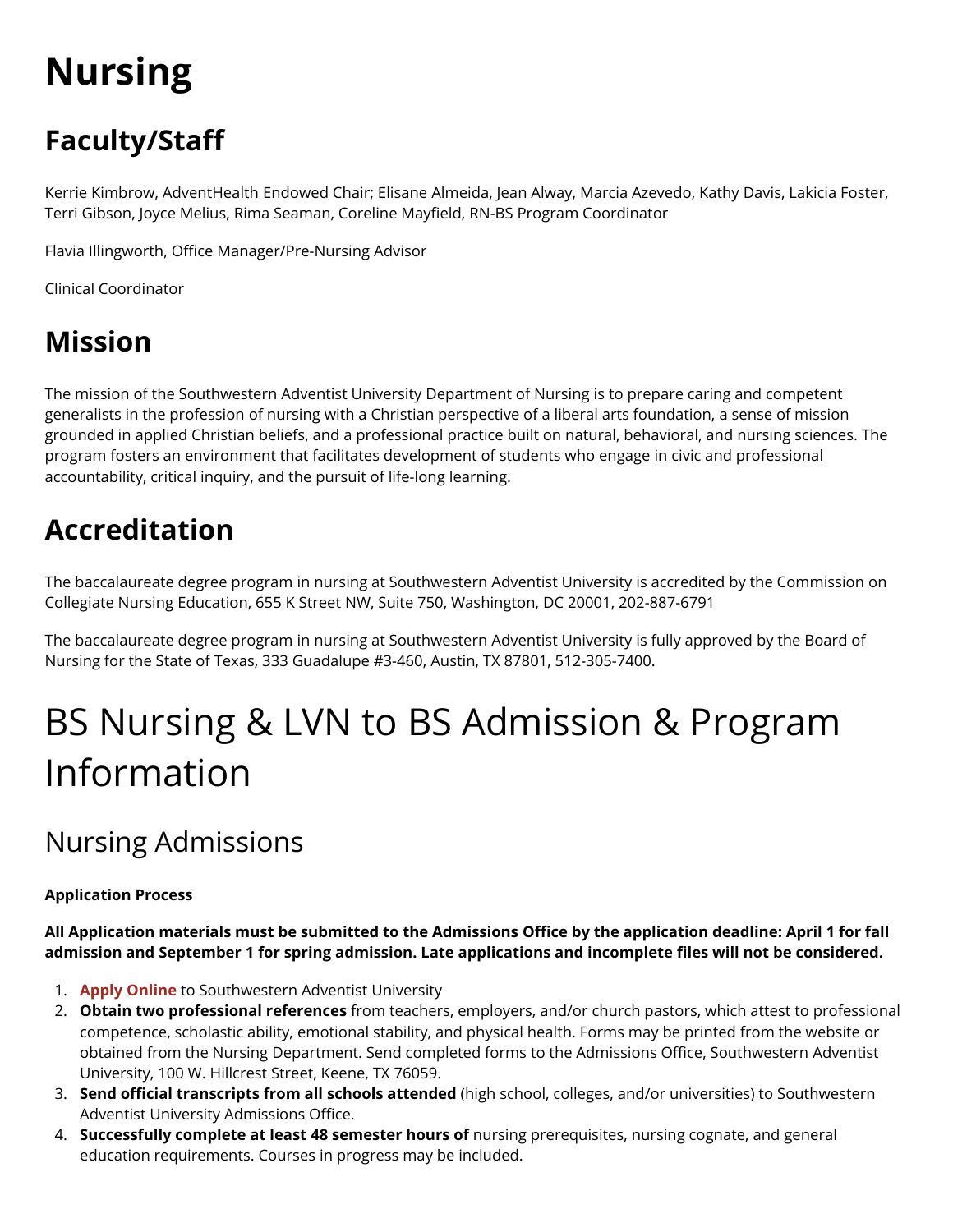5. **Successfully complete the ATI TEAS Nursing Admission Exam with a score of proficient level or higher. Note: There is a limit fo two TEAS exam attempts per admission cycle. Register for the [TEAS Exam](http://www.atitesting.com/): [[http://www.atitesting.com/\]](http://www.atitesting.com/)** and select Southwestern Adventist University. Call 817-202-6658 for testing dates if not listed. An official TEAS transcript must be sent directly from ATI to the SWAU Nursing Department if the exam is

not taken at SWAU.

**NOTE**: In compliance with the Texas State Board of Nursing policy, completion of the Nursing Program does not guarantee eligibility for the registered nurse license exam (NCLEX). An individual who may be ineligible for licensure due to physical/emotional disabilities or past criminal convictions which are likely to affect professional practice and/or behavior should seek departmental and/or legal advising prior to enrolling in any professional nursing program in Texas.

### Admission Criteria

- 1. Meet all admission requirements for enrollment at Southwestern Adventist University.
- 2. Complete all the steps in the Nursing Application Process.
- 3. Successfully complete the Nursing pre-requisite courses (36 credits):
	- [BIOL 220 Microbiology\\*](https://catalog.swau.edu/biological-sciences/biol-220) (4 semester credits with lab)
	- [BIOL 101](https://catalog.swau.edu/biological-sciences/biol-101) and [BIOL 102](https://catalog.swau.edu/biological-sciences/biol-102) Anatomy and Physiology I and II\* (8 semester credits with lab)
	- [CHEM 105](https://catalog.swau.edu/chemistry-and-physics/chem-105) Survey of Chemistry\* (4 semester credits with lab)
	- [ENGL 121](https://catalog.swau.edu/english/engl-121) Freshman Composition (3 semester credits)
	- [ENGL 220](https://catalog.swau.edu/english/engl-220) Research Writing (3 semester credits)
	- History Electives (6 semester credits)
	- [MATH 141](https://catalog.swau.edu/mathematics/math-141) Introduction to Probability and Statistics (3 semester credits)
	- [PSYC 212](https://catalog.swau.edu/psychology/psyc-212) General Psychology\* (3 semester credits)
	- [PSYC 220](https://catalog.swau.edu/psychology/psyc-220) Human Growth and Development\* (3 semester credits)
	- [SOCI 111](https://catalog.swau.edu/history-social-science/soci-111) Intro to Sociology (3 semester credits)
- 4. Maintain a cumulative college GPA of at least 3.0 on a 4.0 scale.
- 5. Successfully complete the ATI TEAS Nursing Admission Exam with a score of proficient level or higher.

\*Completed within the last 7 years with a minimum grade of a C or better.

### **Student Selection**

Admission to Southwestern Adventist University Nursing Program is limited, with a new group admitted each Fall and Spring semesters. To be considered for admission, an applicant must successfully complete all requirements and submit all documents and forms. Guaranteed admission is granted to students who have taken all their academic courses at Southwestern Adventist University and meet admission requirements – cumulative college GPA 3.0 or higher and overall TEAS score proficient or higher. Transfer students are considered according to the following factors, with the most qualified applicants given first consideration.

- 1. Cumulative GPA (Cumulative GPA must be 3.0 or higher)
- 2. ATI TEAS Admission Exam score (Overall TEAS score must be proficient level or higher)
- 3. Seventh-day Adventist applicants who meet the admission criteria

## Admission Process

**After receipt of the letter of admission** to the Nursing Program, applicants must complete additional requirements to confirm and retain their place in the class.

- 1. **\$200 Non-Refundable Nursing Deposit, paid to the Admissions Office by the published deadline,** to reserve a place in the upcoming class.
- 2. **Criminal Background Check as required by the Texas Board of Nursing**. Instructions will be provided following admission.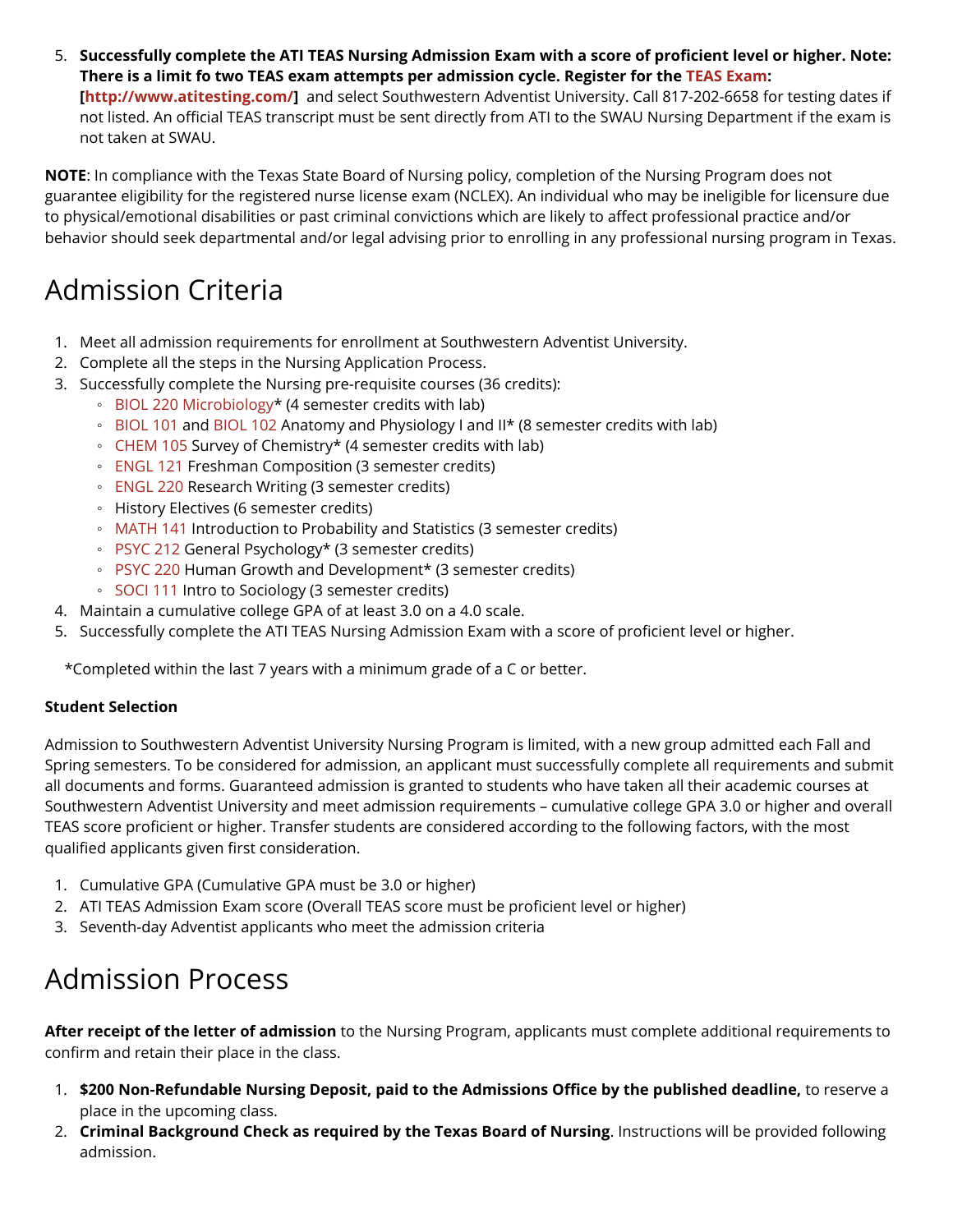- 3. **Orientation**: All newly admitted nursing students are required to attend the nursing orientation on the Thursday prior to the beginning of the semester. Failure to attend will forfeit admission to the program.
- 4. **Uniforms** are to be purchased from the designated provider. Fitting and ordering will be completed during nursing orientation.
- 5. **Drug Testing** will take place during the first semester. A fee of \$39 will be payable at that time.
- 6. **Background checks as required by clinical facilities** will be completed during the first semester. A fee of \$40 will be payable at that time.

**The following immunization and clinical requirements must be completed and uploaded to CastleBranch, SWAU's compliance management company, prior to Nursing Orientation. Instructions will be provided following admission.** 

**Physician Report of Physical Examination**. Forms may be printed from the SWAU nursing website or obtained from the Nursing Department.

### **Continuing Immunization Requirements**

#### **Proof of immunizations:**

- 1. Tetanus/Diphtheria/Pertussis immunization or proof of immunity/positive titer.
- 2. Two doses of Measles, Mumps, Rubella (MMR) immunization or proof of immunity/positive titer.
- 3. Two doses of Varicella (chicken pox) immunization or proof of immunity/positive titer.
- 4. Hepatitis B immunization series (3 immunizations), or proof of immunity/positive titer.
- 5. Annual flu vaccine before posted date.

#### **Tuberculosis clearance**:

Negative TB Skin test (PPD), QuantiFERON blood test, or chest x-ray annually.

#### **CPR Requirement**

CPR for the Healthcare Provider (American Heart Association) Basic Life Support (BLS)

#### **Licensed Vocational Nurse Applicants (LVN-BS Nursing)**

The licensed vocational nurse who wishes placement with advanced standing to earn a B.S. degree in nursing must:

- Currently, hold an unencumbered license as an LVN/LPN.
- Have at least one year of work experience as an LVN/LPN in a hospital or long-term care facility within the last 4 years.
- Fulfill the admission criteria and prerequisites for the B.S. program. General education, science, and cognate requirements are met through transfer of credit or completion of courses in residence. Credits for NURS 221 and NURS 315 (clinical portion) may be awarded by validation of LVN course work.

### **Bachelor of Science Applicants/Transfer Students from Another School of Nursing**

The student transferring from another school of nursing must follow the application process outlined for the nursing program and submit a letter of good standing from the dean/director of the previous nursing program. If accepted, the student will enter the B.S. degree plan at the place determined by the Nursing Department and Registrar's Office.

### **Nursing Policies**

**Continuation and Progression Policies** 

**All nursing students must read and abide by the rules set forth in the SWAU Department of Nursing Student Handbook, and sign the Nursing Student Agreement**.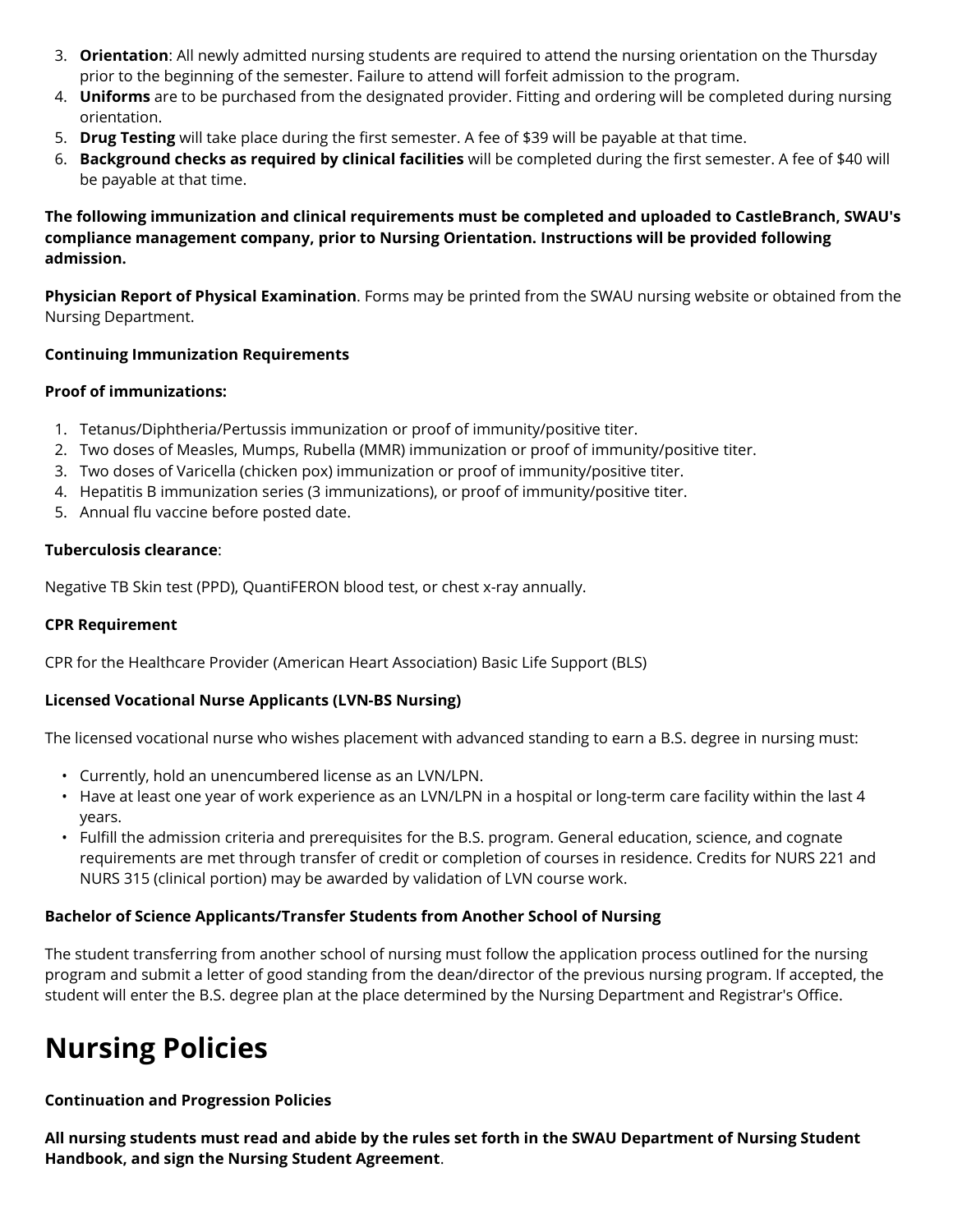- 1. Nursing students are required to meet the curriculum and progression guidelines published in the most recent edition of the University *Bulletin*.
- 2. The Department of Nursing reserves the right to require withdrawal of a nursing student from the program or a nursing course who fails to demonstrate competency or academic integrity and/or displays inappropriate/ unprofessional/dishonest or unsafe behavior. Additional criteria for continuation in the program are consistent with the standards of the Texas Board of Nursing (BON).
- 3. Students must maintain a cumulative nursing GPA of at least 2.5 in required nursing courses to progress in nursing and to graduate. No grade lower than 75% (C) will be accepted in nursing and nursing cognate courses. Students whose nursing GPA falls below 2.5 at any time during the program must raise their nursing GPA to 2.5 or better in the next semester to continue in the program. If the nursing GPA remains below 2.5 for a second semester, the student will be required to repeat a nursing course (including clinical), specified by the Nursing Faculty Committee to raise the nursing GPA to 2.5 or above. Students who repeat a nursing course to raise their nursing GPA must reenroll in the course within one year. If the nursing GPA remains below 2.5 after the repeated nursing course, the student will be permanently dropped from the program.
- 4. Students are allowed only one repeated nursing course (this policy does not include NURS 450 Nursing Capstone).
- 5. Students are allowed only one nursing course withdrawal, which must be withdrawn by the university withdrawal date.
- 6. All nursing courses are to be completed within a six-year time frame.
- 7. Students must complete all nursing courses at Southwestern Adventist University. Exceptions to this policy will be evaluated on an individual basis.
- 8. LVN students must maintain current unencumbered Texas licensure throughout their enrollment in the nursing program.
- 9. LVN students must complete nursing courses in the sequence specified in the full-time degree plan.
- 10. After acceptance but before the first clinical, all students must submit to and pay for a background check and drug screen completed through the Nursing Department's compliance management company, CastleBranch. Proof of required immunizations, TB test, and CPR documentation must also be submitted to CastleBranch prior to Nursing Orientation and updated to remain current throughout the Nursing Program.
- 11. All nursing students must meet all functional abilities necessary for clinical practice as outlined in the SWAU Nursing Student Handbook.
- 12. Students must pass a medication dosage calculation exam at the beginning of Medical Surgical Nursing I, II, III, and IV, with a score of 100% within three attempts. This must be completed by the end of the 2nd week of school. If a student is unable to successfully pass this exam, remediation will be assigned by the course instructor and clinical experiences may be impacted.
- 13. Students who fail or withdraw from a required NURS course cannot enroll in further nursing courses, except for the following which allows continuation: NURS 227 Gerontological Nursing, NURS 321 Evidence-based Practice, and NURS 426 Nursing Leadership. Students may repeat the failed/dropped course on a space-available basis.
- 14. Students must successfully complete all NCLEX review components as outlined in the NURS 450 Nursing Capstone syllabus. A probability score of at least 94% on the comprehensive NCLEX predictor exam, along with nursing program completion, is required for NCLEX release to the Board of Nursing. Students who score below 94% on the NCLEX predictor exam are required to complete 100% of Virtual ATI and encouraged to achieve green light, along with nursing program completion, before NCLEX release to the Board of Nursing. An extension of Virtual ATI beyond the twelve-week program is at the student's expense.
- 15. In order to support student success, nursing graduates are required to take NCLEX within three months of NURS 450 Nursing Capstone course completion. Graduates who fail to meet this deadline must complete an approved remediation program prior to NCLEX release. Remediation costs are the responsibility of the graduate.

### **Termination Policy**

The following situations or conditions will result in termination from the nursing program:

- Unsafe, unethical, or unprofessional nursing practice
- Failure to abide by the SWAU Nursing Student Handbook
- Unresolved issues with the drug screen and background checks

### **Readmission Policy**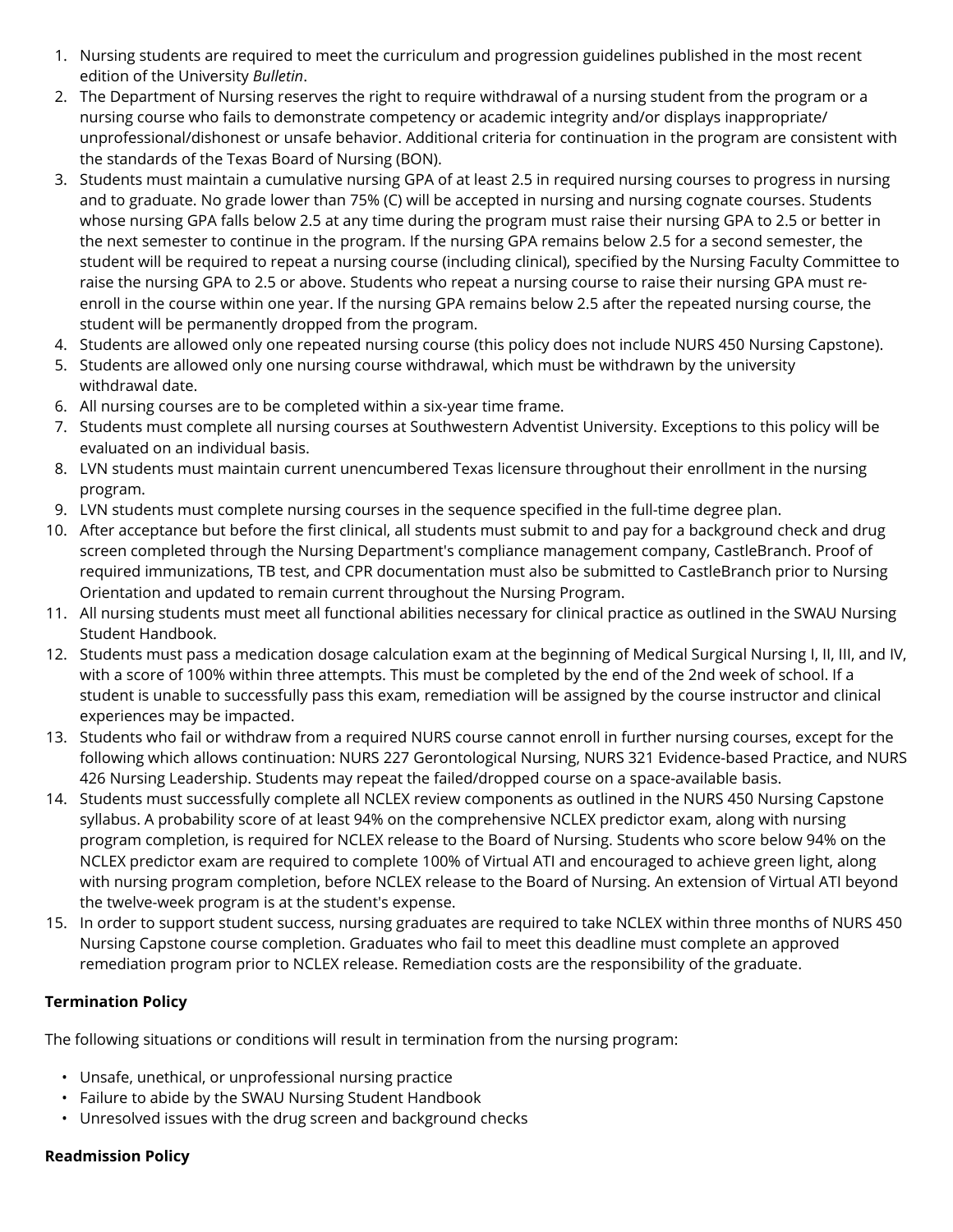Students who fail to complete a nursing course, or for any reason are out of the program for one or more semesters, must reapply to the nursing program. Readmission is not guaranteed and space for re-entering students may be limited.

Readmission is possible for nursing students who left the program in good standing and according to the nursing progression criteria. A new background check and drug screen must be completed and approved as part of the readmission process. Students who have been out of the program will return under the current bulletin at a point in the program specified by the Nursing Faculty Committee. All nursing courses must be completed within six years.

### **Transportation Policies**

Students are expected to provide their own transportation to and from off-campus clinical labs. Faculty will not provide transportation. Students are advised not to transport patients in their own vehicles under any circumstances. This policy protects both the student and the patient. Texas law requires proof of automobile liability insurance.

### **Student Rights and Appeals Policy**

The Nursing Department abides by the student rights and appeals policy as outlined in the University *Bulletin*.

## RN to BS Nursing Admissions & Program Information

### **RN to BS Nursing**

The registered nurse with an Associate of Science degree or a diploma in nursing may complete a Bachelor of Science degree in Nursing at Southwestern Adventist University in a minimum of five eight-week modules, or over a longer period of time. [The RN to BS in Nursing program is fully online](https://www.swau.edu/online/nursing).

#### **Admission Criteria – RN to BS Program**

- 1. Meet all admission requirements for enrollment at Southwestern Adventist University.
- 2. Complete all steps in the Nursing Application Process.
- 3. Complete all Nursing pre-requisite courses (21 credits) with a grade of C or better:
	- [BIOL 101](https://catalog.swau.edu/biological-sciences/biol-101) & [BIOL 102](https://catalog.swau.edu/biological-sciences/biol-102) Anatomy and Physiology I and II (8 semester credits with lab)
	- [BIOL 220](https://catalog.swau.edu/biological-sciences/biol-220) Microbiology (4 semester credits with lab)
	- [SOCI 111](https://catalog.swau.edu/history-social-science/soci-111) Sociology (3 semester credits)
	- [MATH 141](https://catalog.swau.edu/mathematics/math-141) Introduction to Probability and Statistics (3 semester credits)
	- [PSYC 220](https://catalog.swau.edu/psychology/psyc-220) Human Growth and Development (3 semester credits)
- 4. Completion of an Associate of Science degree or Diploma Nursing program from an accredited college or university in the United States, including Texas baccalaureate general education core requirement (or core requirement from another state).
- 5. Successfully complete a minimum or 84 semester credits prior to enrolling in the RN to BS program (it may possible to take 6 of these credits concurrently).
- 6. Minimum cumulative GPA of 2.5
- 7. Active unencumbered RN license, or temporary RN permit, or RN licensure within 3 months of graduating from an Associate of Science degree or Diploma program. RN license must be in the state(s) in which the student participates in any clinical learning experience.

#### **Admission Process – RN to BS Program**

#### **All Application materials must be submitted to the Admissions Office by published deadlines.**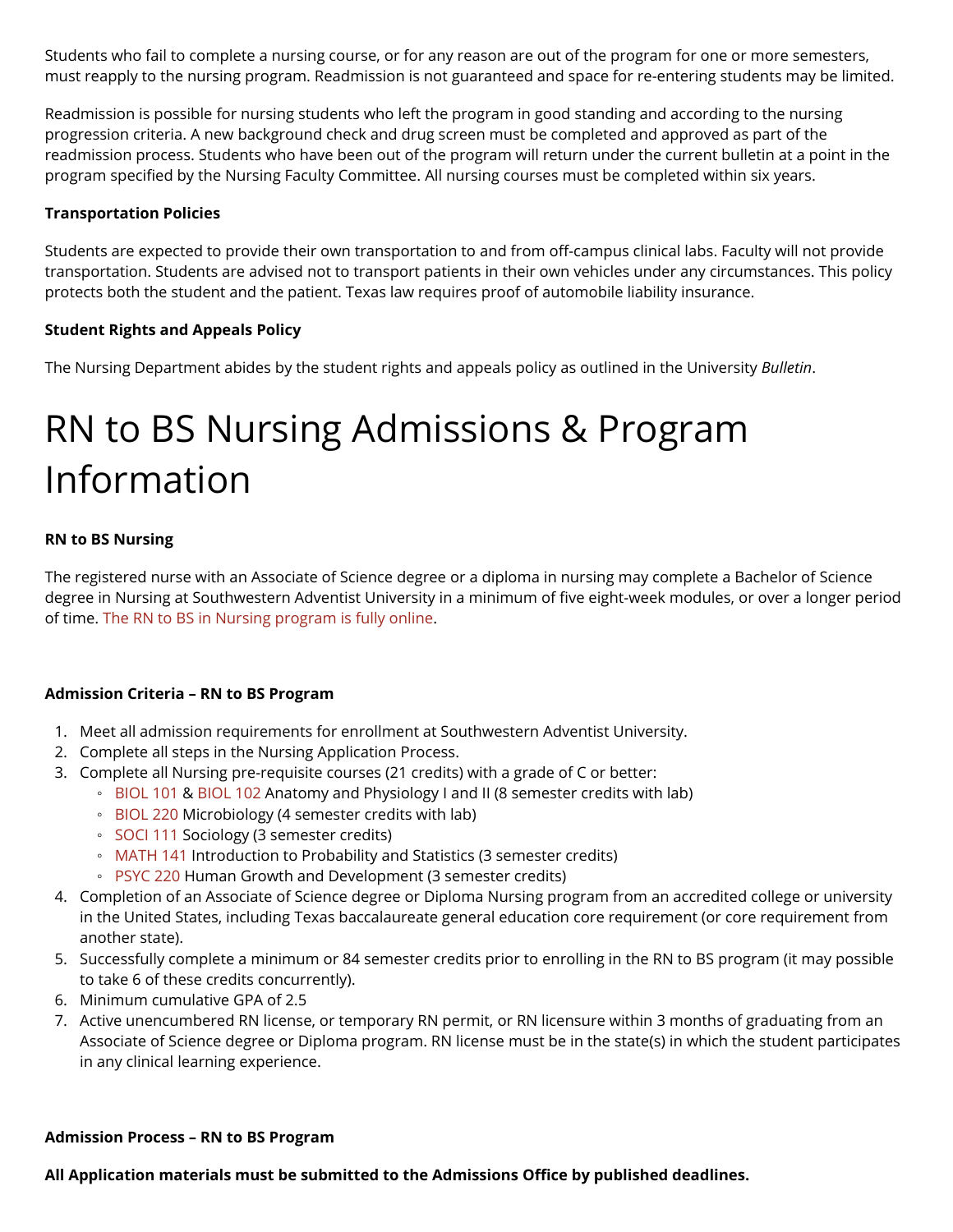- 1. **[Apply Online](https://forms.swau.edu/admissions)** to Southwestern Adventist University
- 2. **Obtain two professional references** (one must be from nursing supervisor if applicant is working in nursing), which attest to professional competence, scholastic ability, emotional stability, and physical health. Forms may be printed from the website or obtained from the Nursing Department. Send completed forms to the Admissions Office, Southwestern Adventist University, 100 W. Hillcrest Street, Keene, TX 76059.
- 3. **Send official transcripts from all schools attended** (high school, colleges and/or universities) to Southwestern Adventist University Admissions Office.

#### **Nursing Policies – RN to BS Program**

#### **Continuation and Progression Policies**

- 1. Nursing students are required to meet the curriculum and progression guidelines published in the most recent edition of the University *Bulletin*.
- 2. The Department of Nursing reserves the right to require withdrawal of a nursing student from the program or a nursing course who fails to demonstrate competency or academic integrity and/or displays inappropriate/ unprofessional/dishonest or unsafe behavior. Additional criteria for continuation in the program are consistent with the standards of the Texas Board of Nursing (BON).
- 3. Students must maintain a cumulative nursing GPA of at least 2.5 in required nursing courses to progress in nursing and to graduate. No grade lower than 75% (C) will be accepted in nursing and nursing cognate courses. Students whose nursing GPA falls below 2.5 at any time during the program must raise their nursing GPA to 2.5 or better in the next semester to continue in the program. If the nursing GPA remains below 2.5 for a second semester, the student will be required to repeat a nursing course specified by the Nursing Faculty Committee to raise the nursing GPA to 2.5 or above. Students who repeat a nursing course to raise their nursing GPA must re-enroll in the course within one year. If the nursing GPA remains below 2.5 after the repeated nursing course, the student will be permanently dropped from the program.
- 4. Students are allowed only one repeated nursing course.
- 5. Students are allowed only one nursing course withdrawal, which must be withdrawn by the university withdrawal date.
- 6. All nursing courses are to be completed within a six-year time frame.
- 7. Students must complete all nursing courses at Southwestern Adventist University.
- 8. Students must maintain current unencumbered RN licensure in the U.S. throughout their enrollment in the RN-BS nursing program.
- 9. Before participating in any clinical experience, students who are not currently employed as a RN must submit to and pay for a background check and drug screen completed through the Nursing Department's compliance management company, CastleBranch. Proof of required immunizations, TB test, and CPR documentation must also be submitted to CastleBranch. For students who are currently employed as a RN, employment will be verified through their Human Resources Department prior to the start of their clinical experience.
- 10. Clinical uniform includes professional attire with a white lab jacket and SWAU student ID badge.

#### **Immunization Requirements**

- 1. Tetanus/Diphtheria/Pertussis immunization or proof of immunity/positive titer.
- 2. Two doses of Measles, Mumps, Rubella (MMR) immunization or proof of immunity/positive titer.
- 3. Two doses of Varicella (chicken pox) immunization or proof of immunity/positive titer.
- 4. Hepatitis B immunization series (3 immunizations), or proof of immunity/positive titer.
- 5. Annual flu vaccine before posted date.

#### **Tuberculosis clearance**:

Negative TB Skin test (PPD), Quantiferon Gold blood test, or chest x-ray, annually.

#### **Termination Policy**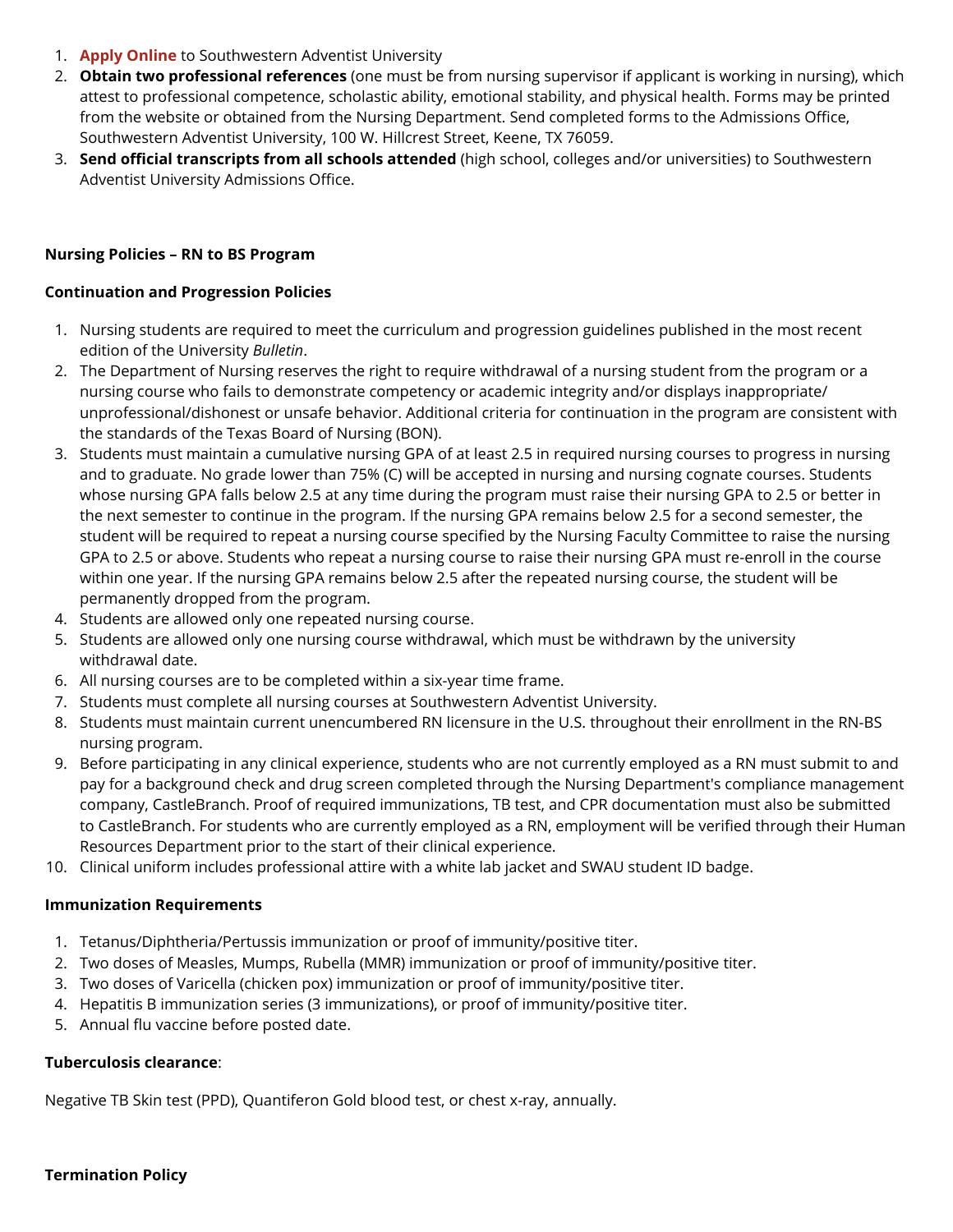The following situations or conditions will result in termination from the nursing program:

- Unsafe, unethical, or unprofessional nursing practice
- Failure to abide by the SWAU Nursing Student Handbook
- Unresolved issues with the drug screen and background checks

#### **Readmission Policy**

• Students who are out of the program for more than two semesters must reapply to the program. Readmission is not guaranteed and space for re-entering students may be limited.

Readmission is possible for nursing students who left the program in good standing and according to the nursing progression criteria. Students who have been out of the program will return under the current bulletin. All nursing courses must be completed within six years.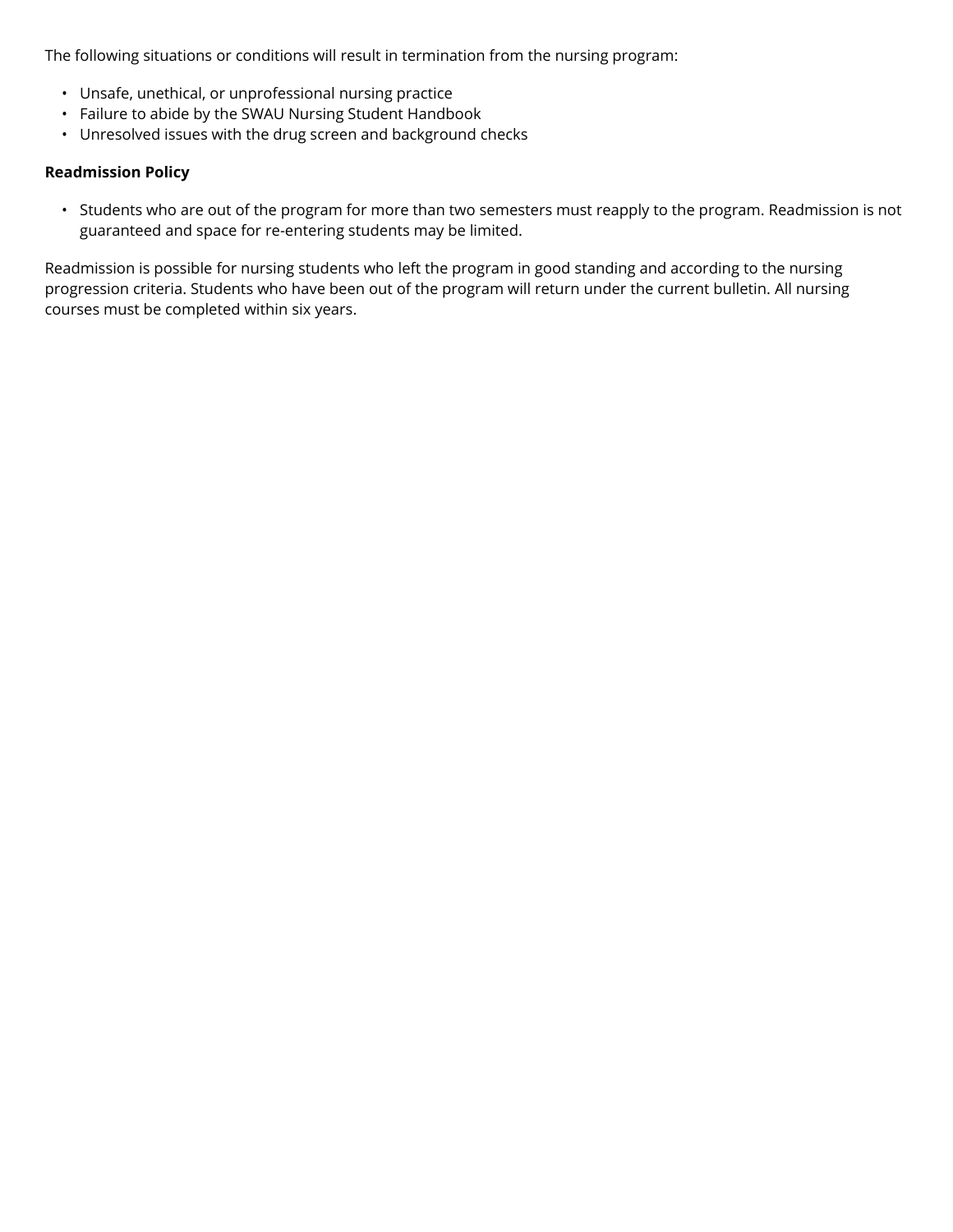## **Nursing Degrees and Certificates**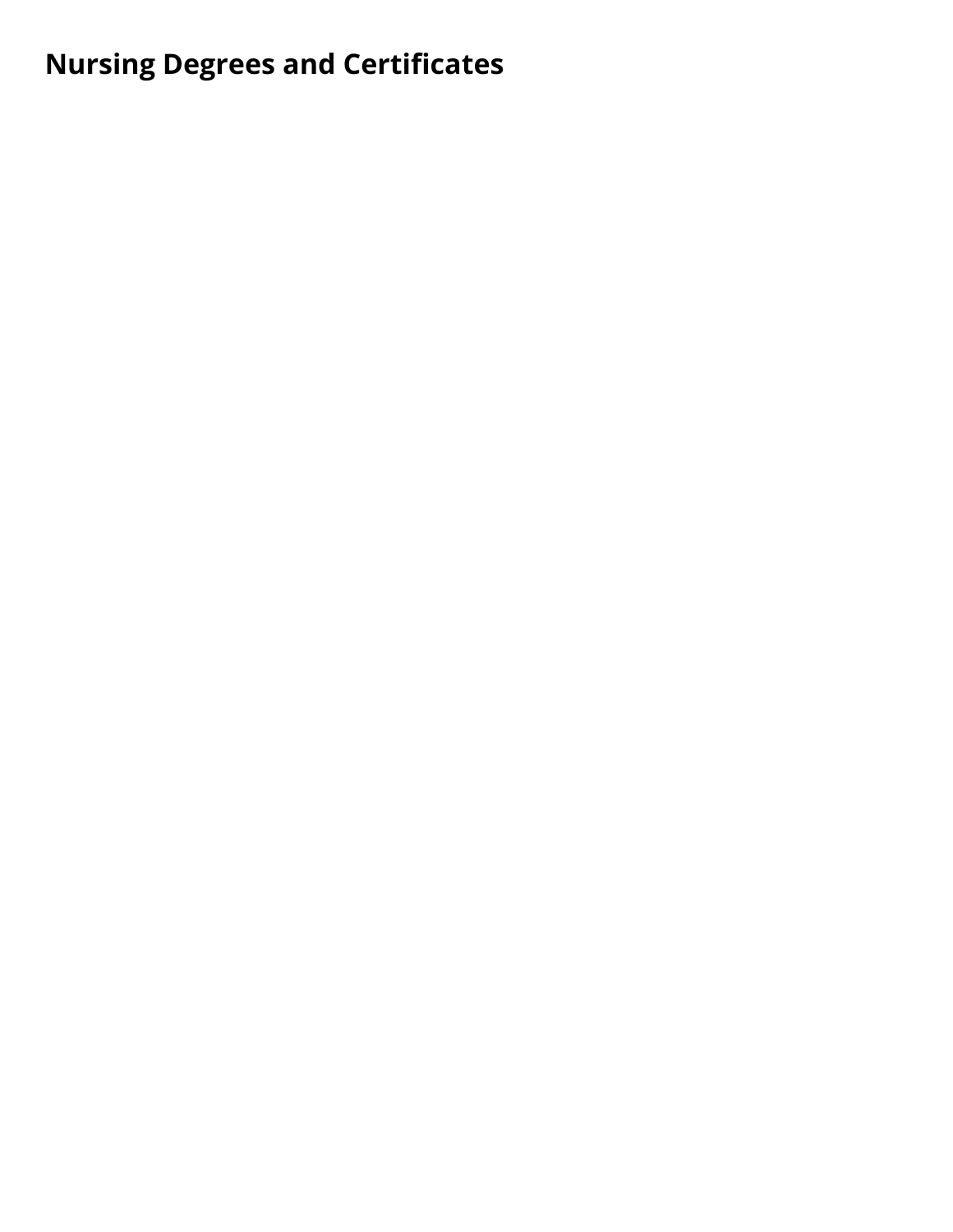## **B.S. Nursing**

**Note**: Nursing students fulfill the writing component of the English requirement with NURS 321 and NURS 426. The General Education degree requirements for communication courses are therefore waived for nursing students.

| Item#           | <b>Title</b>                        | credits |
|-----------------|-------------------------------------|---------|
| <b>NURS 212</b> | Physical Assessment                 | 3       |
| <b>NURS 221</b> | <b>Fundamentals of Nursing</b>      | 6       |
| <b>NURS 227</b> | <b>Gerontological Nursing</b>       | 3       |
| <b>NURS 313</b> | Pathophysiology                     | 3       |
| <b>NURS 315</b> | <b>Medical Surgical Nursing I</b>   | 5       |
| <b>NURS 317</b> | Pharmacology                        | 3       |
| <b>NURS 318</b> | <b>Child Health Nursing</b>         | 4       |
| <b>NURS 321</b> | <b>Evidence Based Practice</b>      | 3       |
| <b>NURS 335</b> | <b>Medical Surgical Nursing II</b>  | 5.      |
| <b>NURS 410</b> | Disaster Readiness & Prevention     |         |
| <b>NURS 416</b> | <b>Medical Surgical Nursing III</b> | 4       |
| <b>NURS 417</b> | <b>Mental Health Nursing</b>        | 4       |
| <b>NURS 418</b> | Maternal-Newborn Nursing            | 4       |
| <b>NURS 420</b> | <b>Medical Surgical Nursing IV</b>  | 2       |
| <b>NURS 426</b> | Nursing Leadership                  | 3       |
| <b>NURS 434</b> | Population Health                   | 3       |
| <b>NURS 450</b> | <b>Nursing Capstone</b>             | 4       |

### Major Requirements

### Required Cognate Courses

| ltem #          | <b>Title</b>                               | credits  |
|-----------------|--------------------------------------------|----------|
| <b>BIOL 101</b> | Anatomy & Physiology I                     |          |
| <b>BIOL 102</b> | Anatomy & Physiology II                    | 4        |
| <b>BIOL 220</b> | Microbiology and Immunology                | $\Delta$ |
| <b>CHEM 105</b> | Survey of Chemistry                        |          |
| <b>KINT 216</b> | Nutrition                                  |          |
| <b>MATH 141</b> | Introduction to Probability and Statistics |          |
| <b>PSYC 212</b> | General Psychology                         |          |
| <b>PSYC 220</b> | Human Growth and Development               |          |
| <b>SOCI 111</b> | Introduction to Sociology                  |          |

### General Education Course Requirements

| Item#           | <b>Title</b>                                 | credits |
|-----------------|----------------------------------------------|---------|
| <b>UNIV 111</b> | Wellness for Life                            |         |
| <b>ENGL 121</b> | Freshman Composition                         |         |
| <b>ENGL 220</b> | <b>Research Writing</b>                      |         |
|                 | Literature General Education Requirement     |         |
|                 | Fine Arts General Education Requirement      |         |
|                 | <b>History General Education Requirement</b> | h       |
|                 | Kinesiology General Education Requirement    |         |
|                 | Religion General Education Requirement       | 12      |
|                 | <b>Total credits:</b>                        | 125     |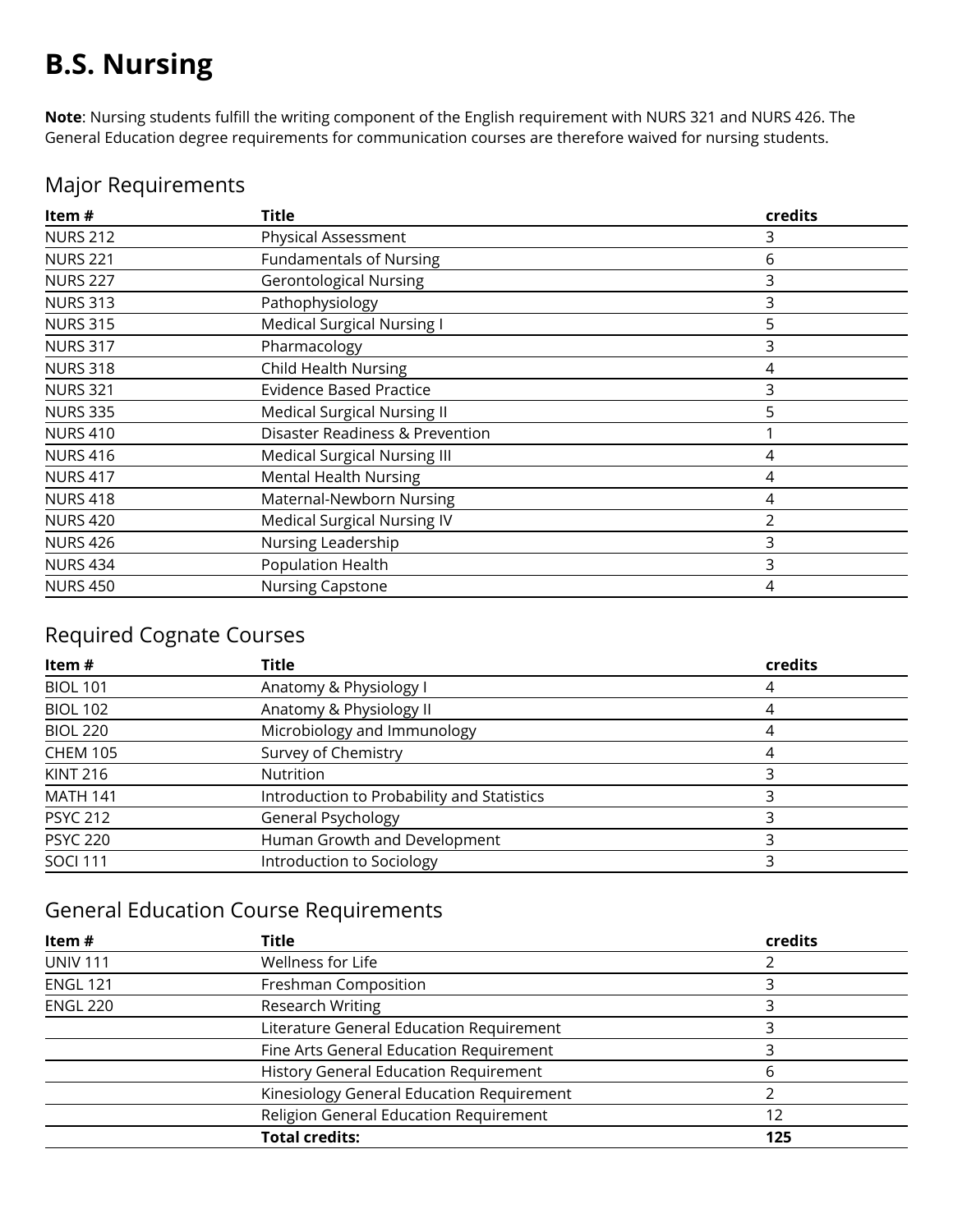## Category Descriptions

### Literature General Education Requirement

| Credits: 3      |                                                   |         |
|-----------------|---------------------------------------------------|---------|
| Item#           | Title                                             | credits |
| <b>ENGL 221</b> | World Masterpieces: Ancient to Enlightenment      |         |
| <b>ENGL 222</b> | World Masterpieces: Enlightenment to Contemporary |         |
| <b>ENGL 231</b> | American Literature I                             |         |
| <b>ENGL 232</b> | American Literature II                            |         |
| <b>ENGL 322</b> | Literary Perspectives                             |         |

### Fine Arts General Education Requirement

| Credits: 3      |                              |         |  |
|-----------------|------------------------------|---------|--|
| Item#           | <b>Title</b>                 | credits |  |
| <b>ARTS 135</b> | Introductory Studio Ceramics | 1-3     |  |
| <b>ARTS 222</b> | Art Appreciation             |         |  |
| ENGL 272        | Introduction to Drama        |         |  |
| <b>HIST 221</b> | History of Western Art       |         |  |
| <b>MUHL 221</b> | Survey of Music              |         |  |
| <b>MUHL 355</b> | Survey of Christian Worship  |         |  |
|                 |                              |         |  |

### History General Education Requirement

| Credits: 6      |                                            |         |  |
|-----------------|--------------------------------------------|---------|--|
| Item#           | Title                                      | credits |  |
| <b>MATH 110</b> | College Algebra                            |         |  |
| <b>MATH 115</b> | Mathematics in Society                     |         |  |
| <b>MATH 116</b> | Mathematics and Humanity                   |         |  |
| <b>MATH 131</b> | <b>Applied Mathematics</b>                 |         |  |
| <b>MATH 141</b> | Introduction to Probability and Statistics |         |  |
| <b>MATH 180</b> | Precalculus                                |         |  |
| <b>MATH 181</b> | Calculus I                                 |         |  |

### Kinesiology General Education Requirement

Credits: 2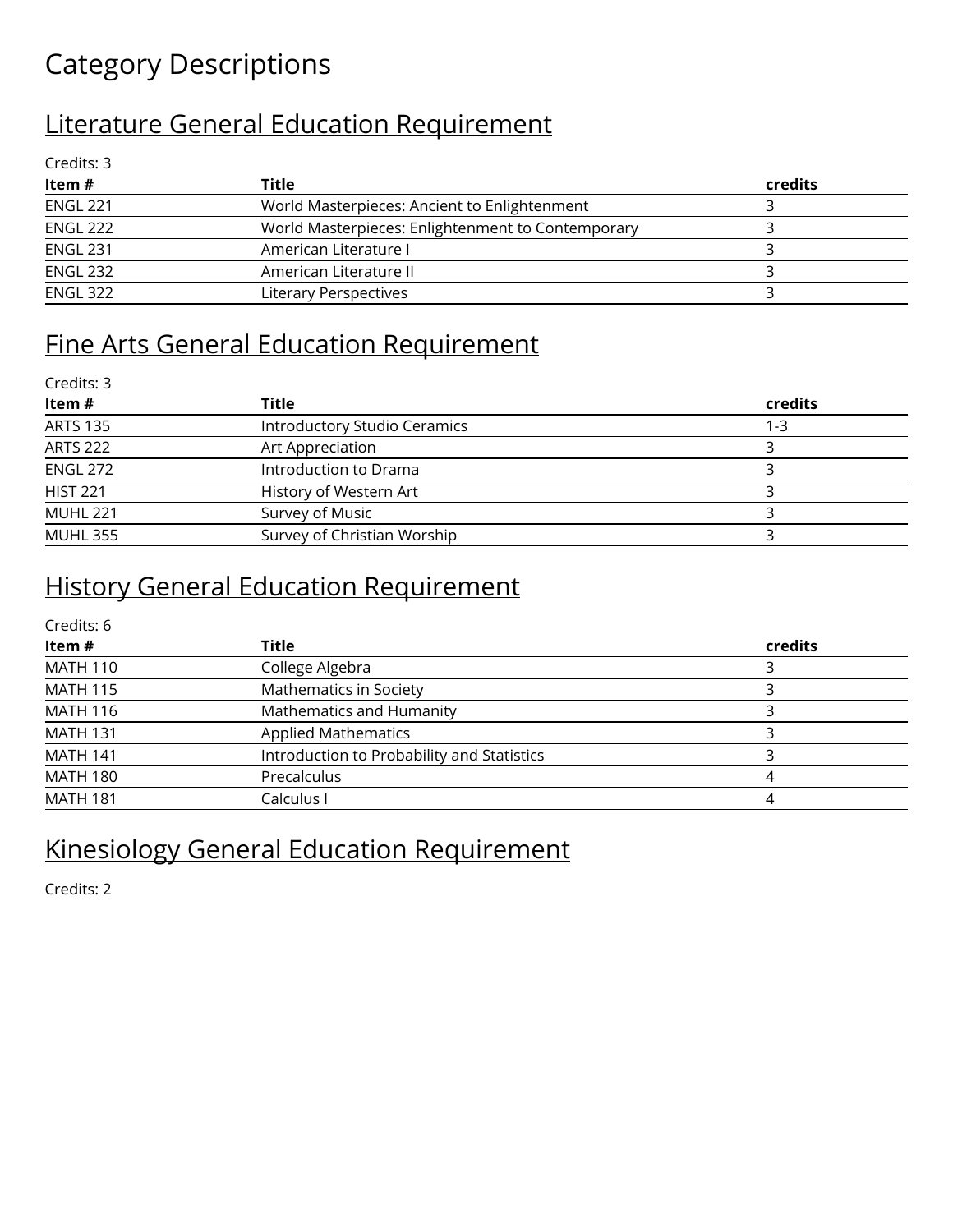| Item#           | <b>Title</b>                        | credits |
|-----------------|-------------------------------------|---------|
| <b>KINA 111</b> | <b>Physical Fitness</b>             |         |
| <b>KINA 112</b> | Aerobics                            | 1       |
| <b>KINA 115</b> | <b>Resistance Training</b>          |         |
| <b>KINA 116</b> | <b>Fitness Walking</b>              |         |
| <b>KINA 122</b> | Futsal (Indoor Soccer)              |         |
| <b>KINA 125</b> | Volleyball                          |         |
| <b>KINA 131</b> | Swimming                            |         |
| <b>KINA 141</b> | Badminton                           |         |
| <b>KINA 142</b> | Tennis                              |         |
| <b>KINA 212</b> | <b>Advanced Aerobics</b>            |         |
| <b>KINA 213</b> | Pilates                             |         |
| <b>KINA 215</b> | <b>Advanced Resistance Training</b> |         |
| <b>KINA 222</b> | Soccer Team                         |         |
| <b>KINA 224</b> | <b>Basketball Team</b>              |         |
| <b>KINA 225</b> | Volleyball Team                     | 1       |
| <b>KINA 229</b> | Gymnastics Team                     |         |
| <b>KINA 231</b> | Advanced Swimming                   |         |
| <b>KINA 233</b> | <b>Water Aerobics</b>               |         |
| <b>KINA 234</b> | Lifeguard Training                  | 1       |
| <b>KINA 236</b> | Disc Golf                           |         |
| <b>KINA 242</b> | <b>Advanced Tennis</b>              |         |
| <b>KINA 246</b> | Inline Hockey                       |         |
| <b>KINA 247</b> | Golf                                |         |
| <b>KINA 248</b> | Advanced Racquetball                |         |
| <b>KINA 255</b> | Floorball                           |         |
| <b>KINA 256</b> | <b>Advanced Floorball</b>           |         |

### Religion General Education Requirement

### Credits: 12

Courses in biblical studies will introduce the student to practical methods of Bible study, critical evaluation of scholarship and interpretation, and the richness and depth of the biblical text. Courses in theology will engage the student in a systematic approach to biblical matters, will have students explore different perspectives and relevant issues, and guide students to formulate personal viewpoints and positions. Courses in historical studies trace the origin and development of the Bible, Christianity, Seventh-day Adventism, and other religions.

### *Select four courses:* 12 credit hours

A maximum of 2 courses can be taken in any one area. One course must be numbered 300 and above. Transfer students from a non-SDA college must complete one course for each academic year in attendance, with a minimum of 2 courses (one in Biblical Studies).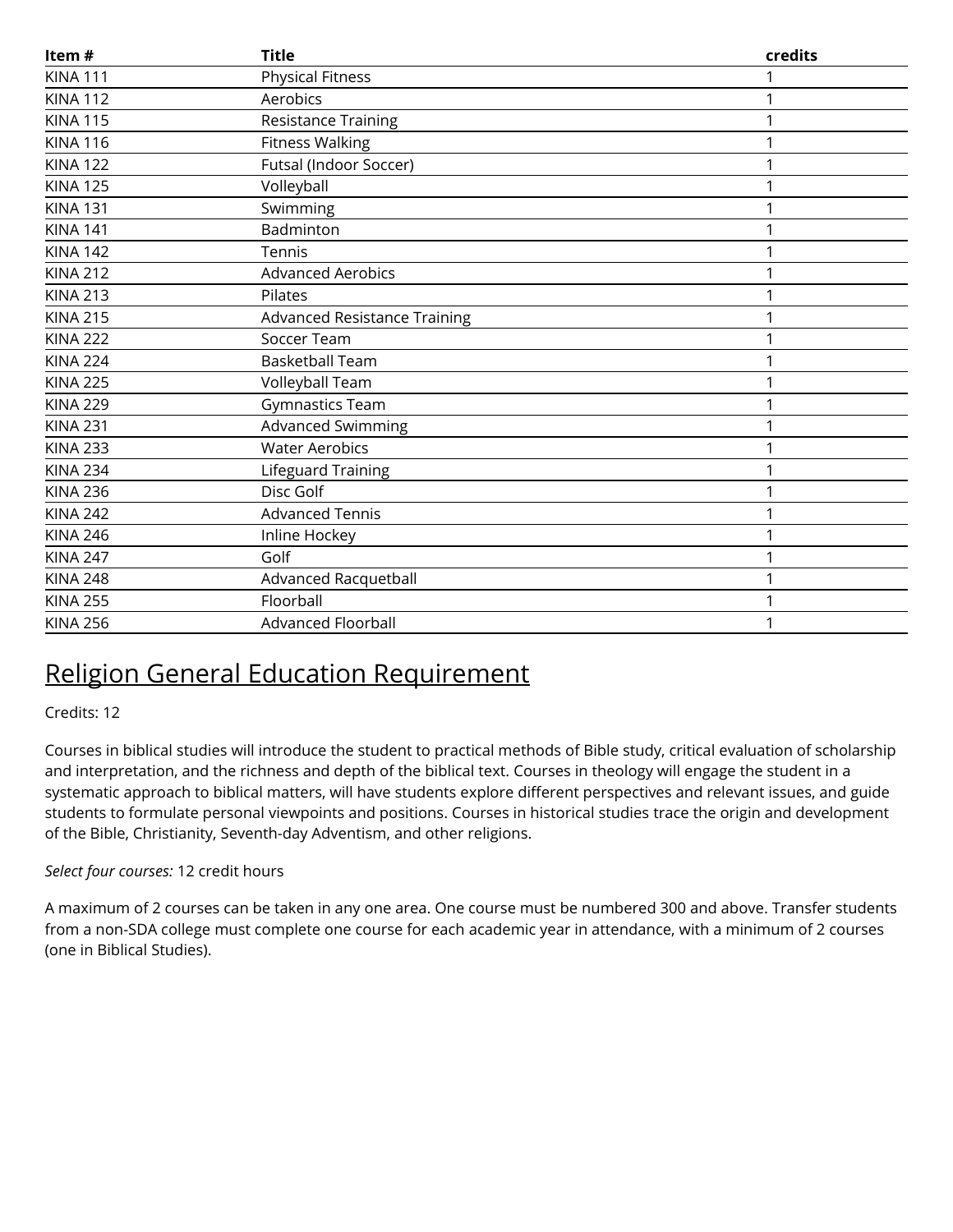| Item#           | <b>Title</b>                                | credits |
|-----------------|---------------------------------------------|---------|
| <b>RELB 211</b> | Life and Teachings of Jesus                 | 3       |
| <b>RELB 322</b> | Daniel                                      | 3       |
| <b>RELB 323</b> | Revelation                                  | 3       |
| <b>RELB 328</b> | Survey of the Old Testament                 | 3       |
| <b>RELB 335</b> | Introduction to the New Testament           | 3       |
| <b>RELH 230</b> | History of the Seventh-day Adventist Church | 3       |
| <b>RELH 233</b> | <b>Biblical Archaeology</b>                 | 3       |
| <b>RELH 314</b> | Origin & Development of the Bible           | 3       |
| <b>RELH 320</b> | Ellen White Writings                        | 3       |
|                 | RELH 331 or RELH 332                        | 3       |
| <b>RELT 101</b> | <b>Christian Beliefs</b>                    | 3       |
| <b>RELT 201</b> | <b>Bible Study Methods</b>                  | 3       |
| <b>RELT 212</b> | <b>Introduction to Christian Ethics</b>     | 3       |
| <b>RELT 312</b> | <b>Christian Ethics</b>                     | 3       |
| <b>RELT 325</b> | World Religions                             | 3       |
| <b>RELT 327</b> | <b>Integrated Wellness Connections</b>      | 3       |
| <b>RELT 360</b> | Philosophy and the Christian Worldview      | 3       |
| <b>RELT 410</b> | <b>Biblical Conflict Resolution</b>         | 3       |
| <b>RELT 419</b> | Philosophy of Science                       | 3       |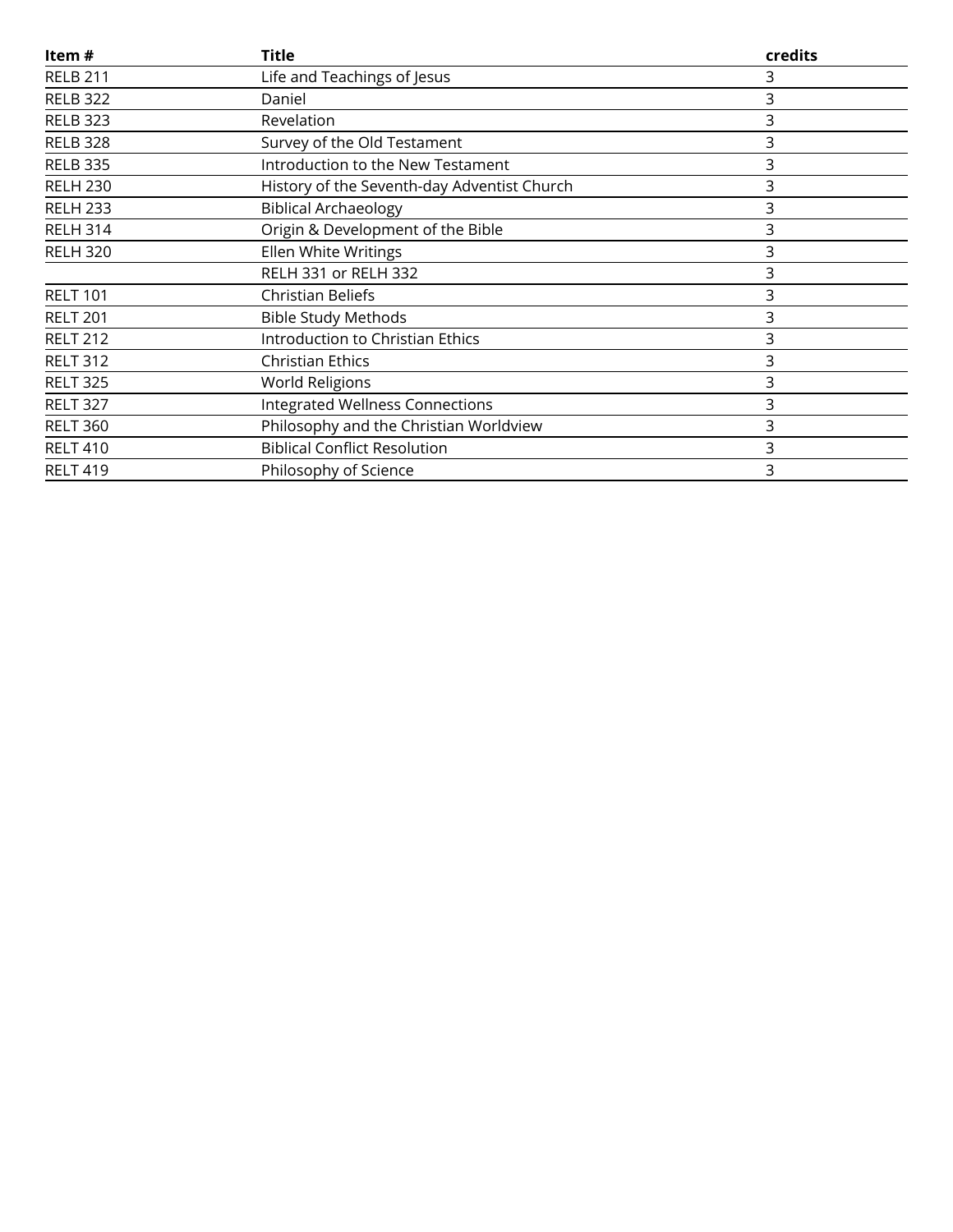## **LVN to BS Nursing**

With a current LVN license and at least one-year work experience in a hospital or long-term care facility as an LVN, credit will be granted for the following upon successful completion of at least 12 credit hours at Southwestern Adventist University:

[NURS 221](https://catalog.swau.edu/nursing/nurs-221) Fundamentals of Nursing 6 [NURS 315](https://catalog.swau.edu/nursing/nurs-315) Medical-Surgical Nursing I Clinical 2 **Total: 8** 

### Required Nursing Cognate Course

| Item#           | Title                                      | credits   |
|-----------------|--------------------------------------------|-----------|
| <b>BIOL 101</b> | Anatomy & Physiology I                     |           |
| <b>BIOL 102</b> | Anatomy & Physiology II                    |           |
| <b>BIOL 220</b> | Microbiology and Immunology                | <u>/I</u> |
| <b>CHEM 105</b> | Survey of Chemistry                        | 4         |
| <b>KINT 216</b> | <b>Nutrition</b>                           |           |
| <b>PSYC 212</b> | General Psychology                         |           |
| <b>PSYC 220</b> | Human Growth and Development               |           |
| <b>SOCI 111</b> | Introduction to Sociology                  |           |
| <b>MATH 141</b> | Introduction to Probability and Statistics |           |

### General Education Courses Requirements

| Item#           | Title                                        | credits  |
|-----------------|----------------------------------------------|----------|
| <b>UNIV 111</b> | Wellness for Life                            |          |
| <b>ENGL 121</b> | Freshman Composition                         |          |
| <b>ENGL 220</b> | <b>Research Writing</b>                      |          |
|                 | Literature General Education Requirement     |          |
|                 | Fine Arts General Education Requirement      |          |
|                 | <b>History General Education Requirement</b> | h        |
|                 | Kinesiology General Education Requirement    |          |
|                 | LVN to RN GE Religion Options                | $6 - 12$ |
|                 |                                              |          |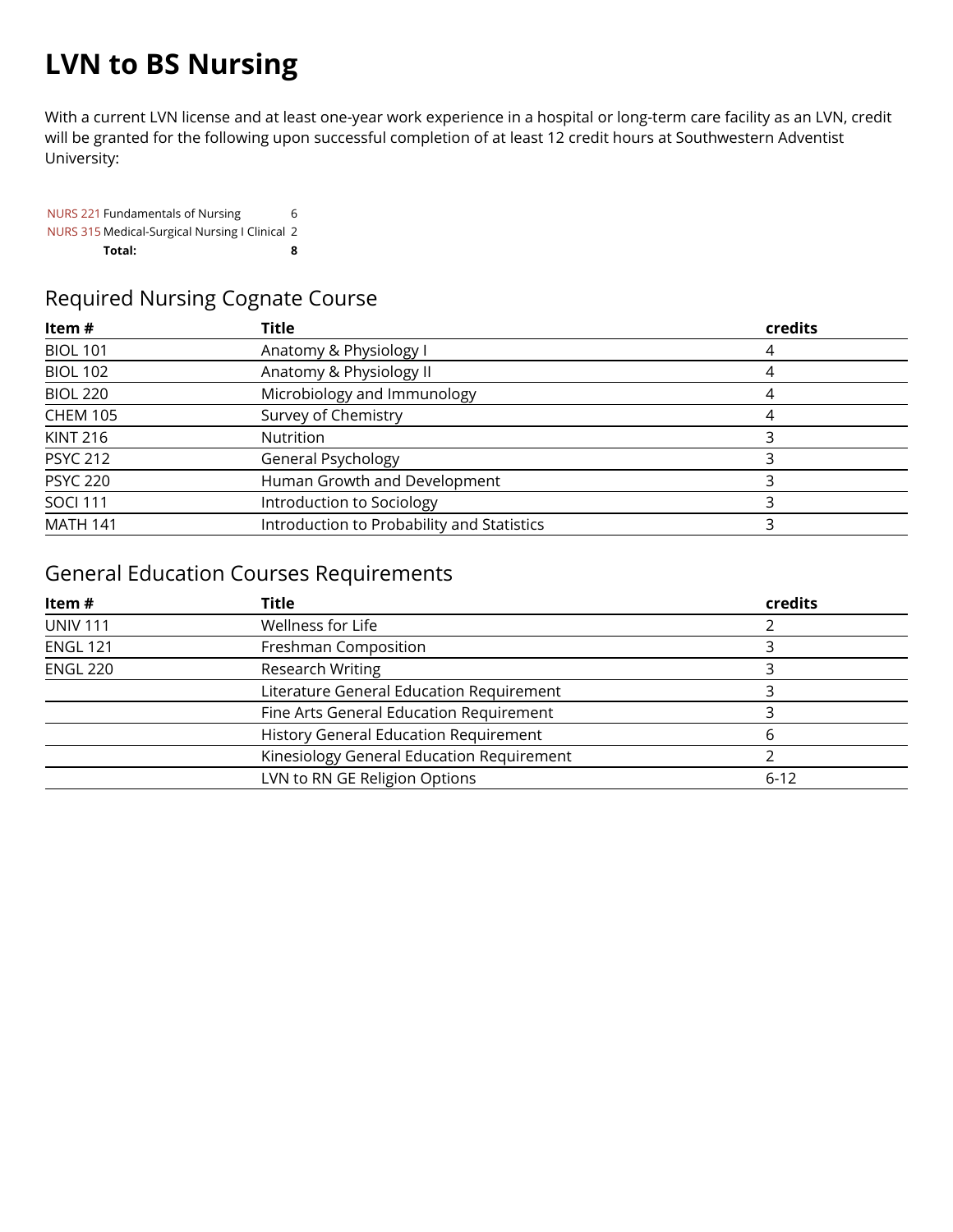### Major Requirements

| Item $#$        | Title                                      | credits |
|-----------------|--------------------------------------------|---------|
| <b>NURS 210</b> | LVN to BS Nursing Bridge                   |         |
| <b>NURS 212</b> | Physical Assessment                        | 3       |
| <b>NURS 227</b> | <b>Gerontological Nursing</b>              | 3       |
| <b>NURS 313</b> | Pathophysiology                            | 3       |
| <b>NURS 314</b> | Medical Surgical Nursing I for LVN         | 3       |
| <b>NURS 317</b> | Pharmacology                               | 3       |
| <b>NURS 318</b> | <b>Child Health Nursing</b>                | 4       |
| <b>NURS 321</b> | <b>Evidence Based Practice</b>             | 3       |
| <b>NURS 335</b> | <b>Medical Surgical Nursing II</b>         | 5       |
| <b>NURS 410</b> | <b>Disaster Readiness &amp; Prevention</b> |         |
| <b>NURS 416</b> | <b>Medical Surgical Nursing III</b>        | 4       |
| <b>NURS 417</b> | <b>Mental Health Nursing</b>               | 4       |
| <b>NURS 418</b> | Maternal-Newborn Nursing                   | 4       |
| <b>NURS 420</b> | <b>Medical Surgical Nursing IV</b>         | 2       |
| <b>NURS 426</b> | Nursing Leadership                         | 3       |
| <b>NURS 434</b> | Population Health                          | 3       |
| <b>NURS 450</b> | Nursing Capstone                           | 4       |
|                 | <b>Total credits:</b>                      | 120     |

## Category Descriptions

### Literature General Education Requirement

Credits: 3

| ltem #          | Title                                             | credits |  |
|-----------------|---------------------------------------------------|---------|--|
| <b>ENGL 221</b> | World Masterpieces: Ancient to Enlightenment      |         |  |
| <b>ENGL 222</b> | World Masterpieces: Enlightenment to Contemporary |         |  |
| <b>ENGL 231</b> | American Literature I                             |         |  |
| ENGL 232        | American Literature II                            |         |  |
| <b>ENGL 322</b> | Literary Perspectives                             |         |  |

### Fine Arts General Education Requirement

| Credits: 3      |                              |         |
|-----------------|------------------------------|---------|
| Item#           | <b>Title</b>                 | credits |
| <b>ARTS 135</b> | Introductory Studio Ceramics | 1-3     |
| <b>ARTS 222</b> | Art Appreciation             |         |
| <b>ENGL 272</b> | Introduction to Drama        |         |
| <b>HIST 221</b> | History of Western Art       |         |
| <b>MUHL 221</b> | Survey of Music              |         |
| <b>MUHL 355</b> | Survey of Christian Worship  |         |

### History General Education Requirement

Credits: 6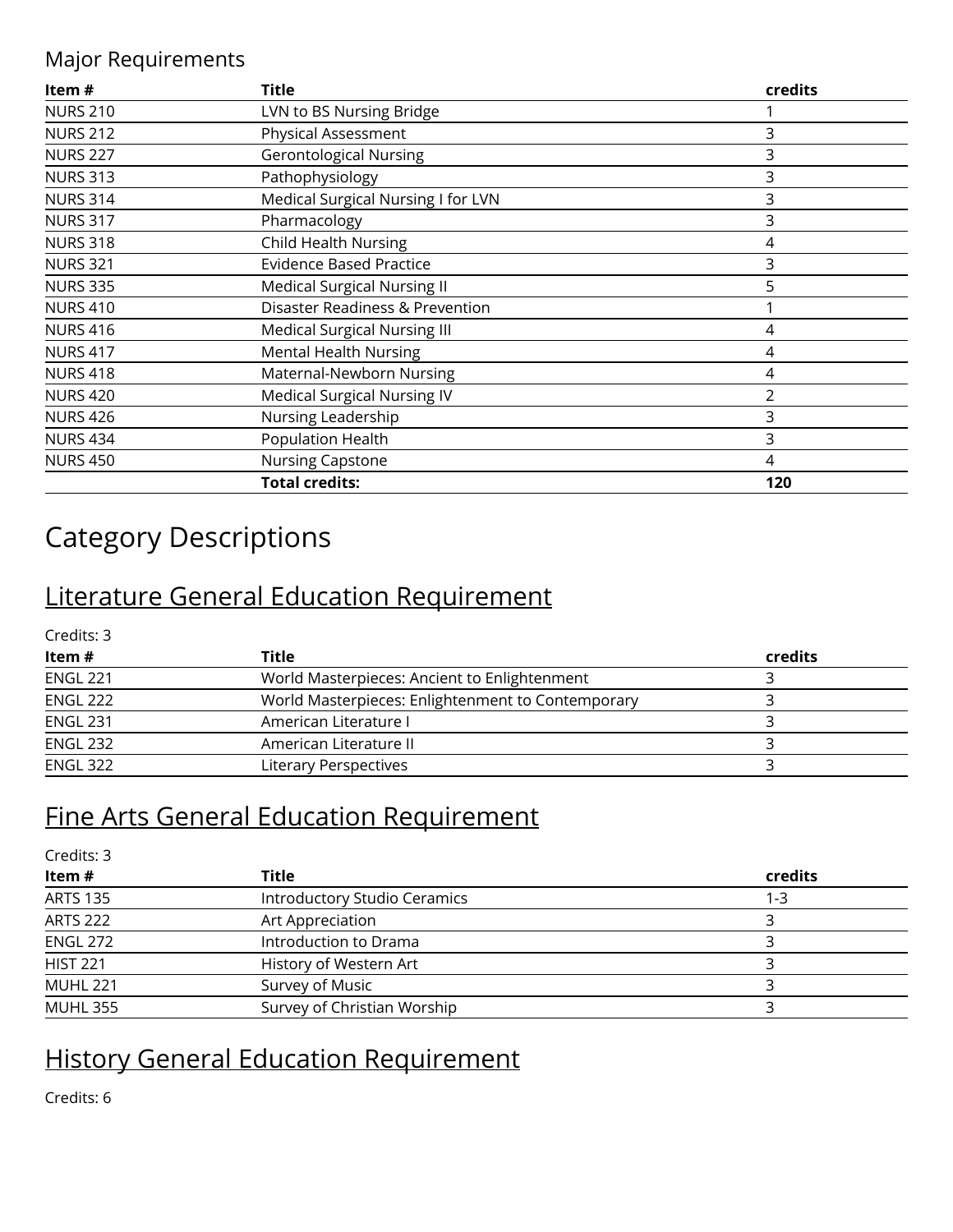| Item#           | Title                                      | credits |
|-----------------|--------------------------------------------|---------|
| <b>MATH 110</b> | College Algebra                            |         |
| <b>MATH 115</b> | Mathematics in Society                     |         |
| <b>MATH 116</b> | Mathematics and Humanity                   |         |
| <b>MATH 131</b> | <b>Applied Mathematics</b>                 |         |
| <b>MATH 141</b> | Introduction to Probability and Statistics |         |
| <b>MATH 180</b> | Precalculus                                |         |
| <b>MATH 181</b> | Calculus I                                 |         |

### Kinesiology General Education Requirement

| Credits: 2      |                                     |         |
|-----------------|-------------------------------------|---------|
| Item#           | <b>Title</b>                        | credits |
| <b>KINA 111</b> | <b>Physical Fitness</b>             |         |
| <b>KINA 112</b> | Aerobics                            |         |
| <b>KINA 115</b> | <b>Resistance Training</b>          |         |
| <b>KINA 116</b> | <b>Fitness Walking</b>              |         |
| <b>KINA 122</b> | Futsal (Indoor Soccer)              |         |
| <b>KINA 125</b> | Volleyball                          |         |
| <b>KINA 131</b> | Swimming                            |         |
| <b>KINA 141</b> | Badminton                           |         |
| <b>KINA 142</b> | Tennis                              |         |
| <b>KINA 212</b> | <b>Advanced Aerobics</b>            |         |
| <b>KINA 213</b> | Pilates                             |         |
| <b>KINA 215</b> | <b>Advanced Resistance Training</b> |         |
| <b>KINA 222</b> | Soccer Team                         |         |
| <b>KINA 224</b> | <b>Basketball Team</b>              |         |
| <b>KINA 225</b> | Volleyball Team                     |         |
| <b>KINA 229</b> | Gymnastics Team                     |         |
| <b>KINA 231</b> | <b>Advanced Swimming</b>            |         |
| <b>KINA 233</b> | <b>Water Aerobics</b>               |         |
| <b>KINA 234</b> | Lifeguard Training                  |         |
| <b>KINA 236</b> | Disc Golf                           |         |
| <b>KINA 242</b> | <b>Advanced Tennis</b>              |         |
| <b>KINA 246</b> | Inline Hockey                       |         |
| <b>KINA 247</b> | Golf                                |         |
| <b>KINA 248</b> | Advanced Racquetball                |         |
| <b>KINA 255</b> | Floorball                           |         |
| <b>KINA 256</b> | <b>Advanced Floorball</b>           |         |
|                 |                                     |         |

### LVN to RN GE Religion Options

Credits: 6 - 12

Courses in biblical studies will introduce the student to practical methods of Bible study, critical evaluation of scholarship and interpretation, and the richness and depth of the biblical text. Courses in theology will engage the student in a systematic approach to biblical matters, will have students explore different perspectives and relevant issues, and guide students to formulate personal viewpoints and positions. Courses in historical studies trace the origin and development of the Bible, Christianity, Seventh-day Adventism, and other religions.

*Select four courses:* 12 credit hours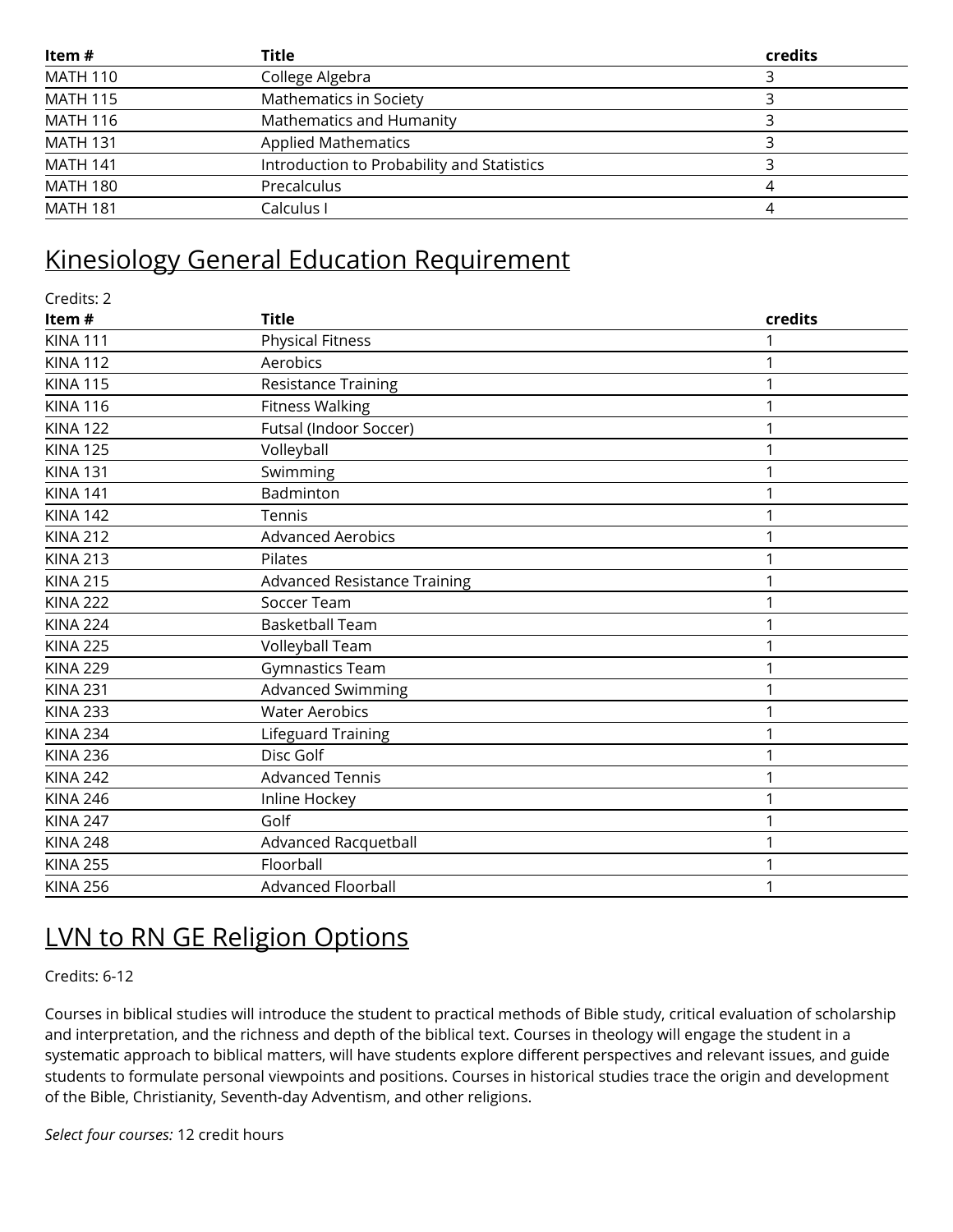One course must be numbered 300 and above. Transfer students from a non-SDA college must complete one course for each academic year in attendance, with a minimum of 2 courses (one in Biblical Studies).

### Biblical Studies

| Item #          | <b>Title</b>                                | credits |
|-----------------|---------------------------------------------|---------|
| <b>RELB 211</b> | Life and Teachings of Jesus                 | 3       |
| <b>RELB 322</b> | Daniel                                      | 3       |
| <b>RELB 323</b> | Revelation                                  | 3       |
| <b>RELB 328</b> | Survey of the Old Testament                 | 3       |
| <b>RELB 335</b> | Introduction to the New Testament           | 3       |
| <b>RELT 101</b> | <b>Christian Beliefs</b>                    | 3       |
| <b>RELT 212</b> | Introduction to Christian Ethics            | 3       |
| <b>RELT 325</b> | World Religions                             | 3       |
| <b>RELT 327</b> | Integrated Wellness Connections             | 3       |
| <b>RELT 360</b> | Philosophy and the Christian Worldview      | 3       |
| <b>RELT 419</b> | Philosophy of Science                       | 3       |
| <b>RELH 230</b> | History of the Seventh-day Adventist Church | 3       |
| <b>RELH 233</b> | <b>Biblical Archaeology</b>                 | 3       |
| <b>RELH 314</b> | Origin & Development of the Bible           | 3       |
| <b>RELH 320</b> | Ellen White Writings                        | 3       |
|                 | <b>RELH 331 or RELH 332</b>                 | 3       |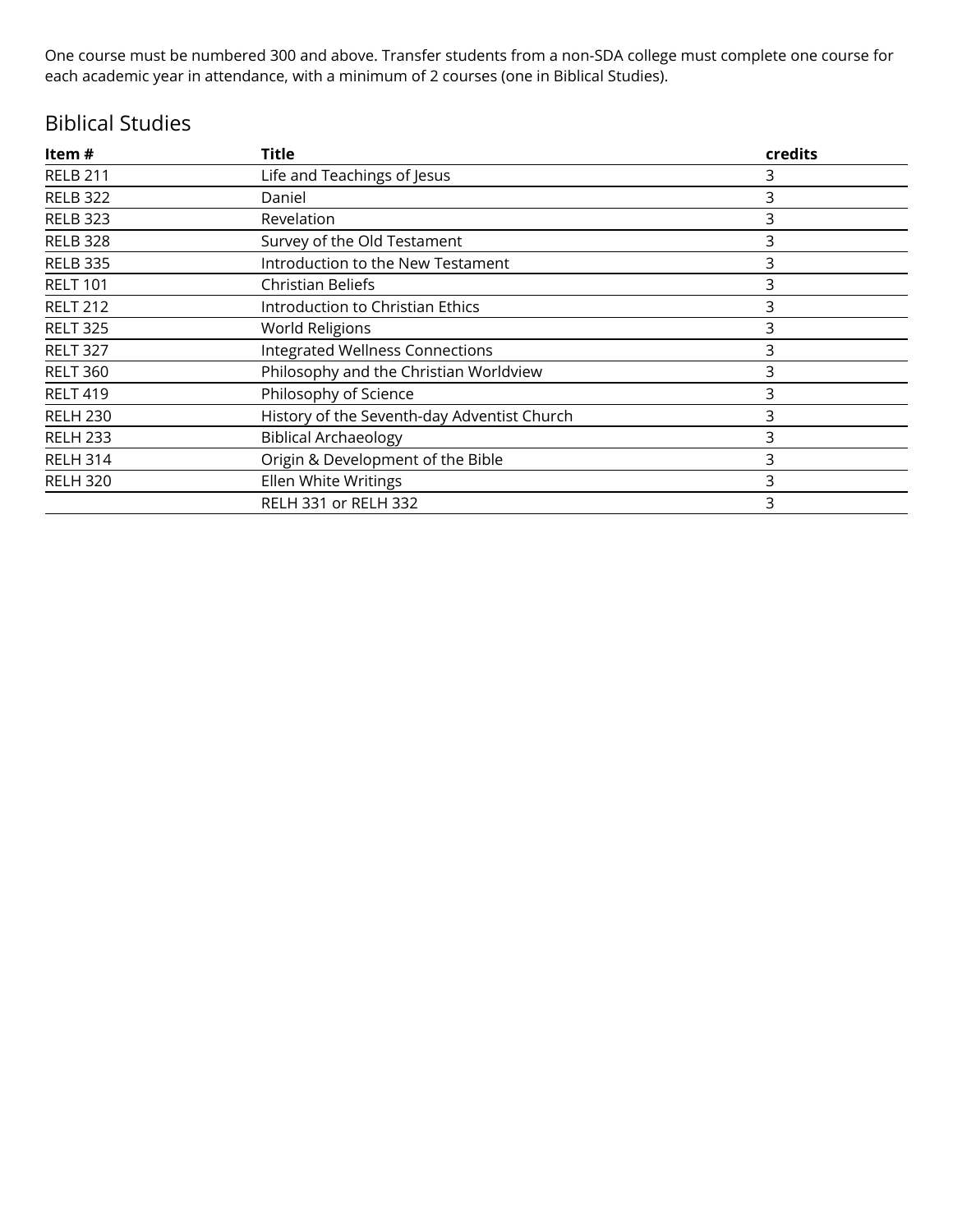## **RN to BS Nursing**

The registered nurse with an Associate of Science degree or a diploma in nursing may complete a Bachelor of Science degree in Nursing at Southwestern Adventist University in a minimum of five eight-week modules or spread out over a longer period of time. The RN to BS in Nursing program is fully online.

Admission requirements include the following:

1. Completion of an Associate Degree or Diploma program from an accredited college or university in the United States, including Texas baccalaureate general education core requirement (or core requirement from another state).

2. Active unencumbered RN license\*, or temporary RN permit, or RN licensure within 3 months of graduating from an AD or Diploma program.

3. Minimum cumulative GPA of 2.5

4. Meet all admission requirements for enrollment at Southwestern Adventist University.

5. Successful completion of Nursing prerequisite courses (21-semester credits) and electives to meet 120-semester credit graduation requirement.

\*RN licensure must be in the state(s) in which the student participates in any clinical learning experience.

### Required Nursing Cognate Course

| Item#           | Title                                      | credits |
|-----------------|--------------------------------------------|---------|
| <b>BIOL 101</b> | Anatomy & Physiology I                     |         |
| <b>BIOL 102</b> | Anatomy & Physiology II                    | 4       |
| <b>BIOL 220</b> | Microbiology and Immunology                | 4       |
| <b>MATH 141</b> | Introduction to Probability and Statistics |         |
| <b>PSYC 220</b> | Human Growth and Development               |         |
| <b>RELT 312</b> | <b>Christian Ethics</b>                    |         |
| <b>RELT 325</b> | <b>World Religions</b>                     |         |
| <b>SOCI 111</b> | Introduction to Sociology                  |         |
| <b>UNIV 311</b> | Wellness for Life                          |         |

### Required RN to BS Courses

| Item $#$        | Title                                    | credits |
|-----------------|------------------------------------------|---------|
| <b>NURS 302</b> | RN-BS Professional Development           |         |
| <b>NURS 312</b> | <b>RN-BS Health Assessment</b>           |         |
| <b>NURS 316</b> | RN-BS Gerontological Nursing             |         |
| <b>NURS 331</b> | RN-BS Evidence-Based Practice            |         |
| <b>NURS 332</b> | RN-BS Pathophysiology/Pharmacology       | 4       |
| <b>NURS 406</b> | RN-BS Leadership & Management in Nursing |         |
| <b>NURS 444</b> | RN-BS Population Health                  |         |
| <b>NURS 436</b> | RN-BS Health Care Policies and Economics |         |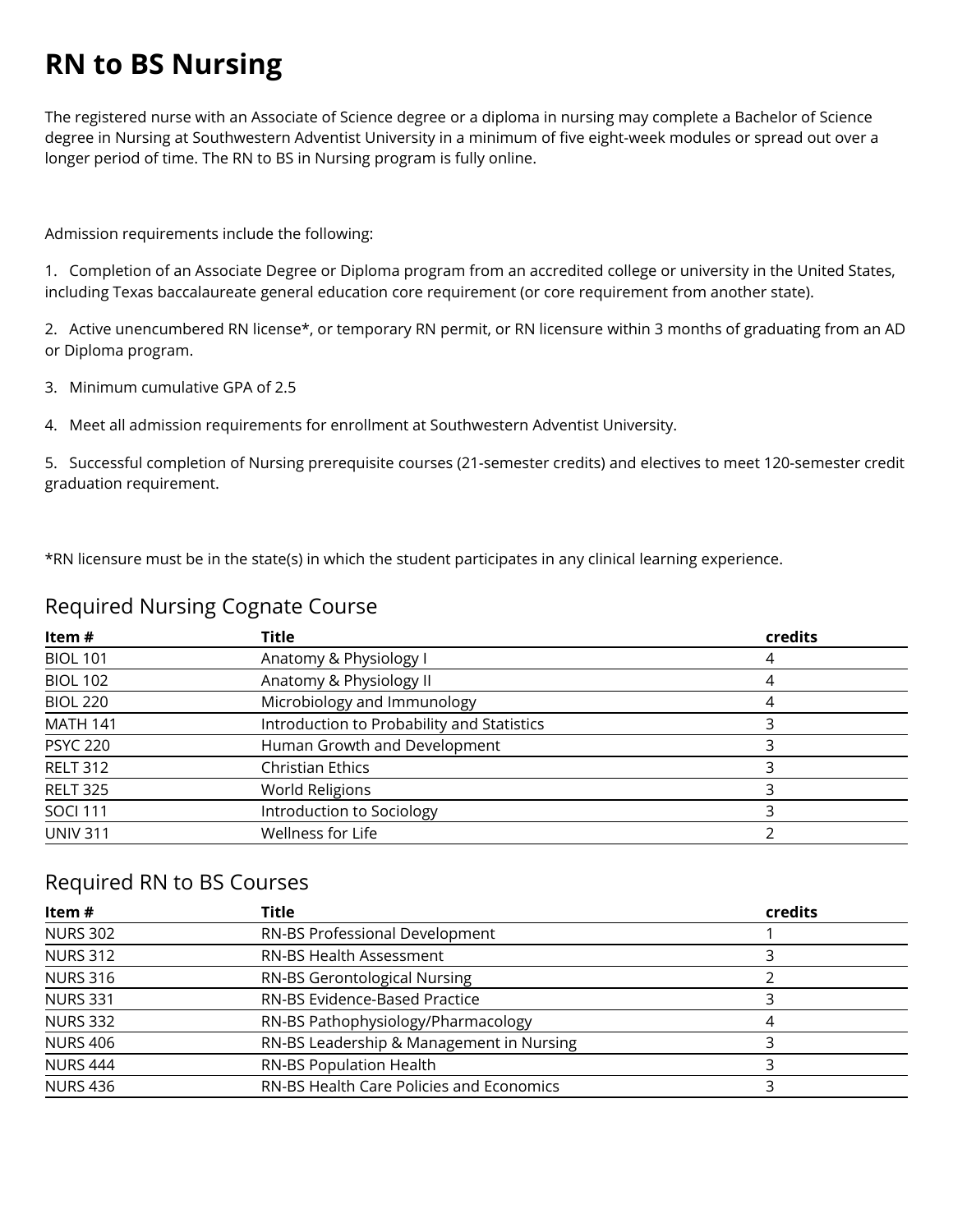RN to BS Elective Credits:

| ltem #          | Title                                   | credits |
|-----------------|-----------------------------------------|---------|
| <b>NURS 460</b> | RN-BS Baccalaureate Nurse Experience I  |         |
| <b>NURS 461</b> | RN-BS Baccalaureate Nurse Experience II |         |

### Electives to Meet 120-Credit Hour Graduation Requirement

Total Upper Division credit requirements: 30

**Total credits: 121** 

## **Nursing Classes**

## NURS 112: Medical Terminology

This course provides a foundation for understanding terminology used by health care providers. The course is designed so students can easily apply and process the language of medicine correctly in the health care setting. (Crosslisted with [ALHE 112\)](https://catalog.swau.edu/preprofessional/alhe-112).

**Credits:** 1 **Program:** [Nursing](https://catalog.swau.edu/nursing)  **Semester Offered:** Fall

Spring

### NURS 210: LVN to BS Nursing Bridge

This course is designed to introduce the LVN to the core concepts of the Nursing Program including philosophy, conceptual model, program mission and outcomes, nursing values, and professionalism. Students will have the opportunity to explore personal and professional values which have an impact on the process of transitioning into BS Nursing roles.

**Credits:** 1 **Program:** [Nursing](https://catalog.swau.edu/nursing)  **Semester Offered:** Fall Spring

### NURS 212: Physical Assessment

This course is designed to provide structured learning experiences to enable the student to perform focused health histories, basic general examinations, and focused assessments of body systems. Teaching/learning approaches include lecture, demonstration and practice of assessment skills, written examinations and competency testing. 3 Theory

**Credits:** 3 **Prerequisites:**  Acceptance into the nursing program. **Program:** [Nursing](https://catalog.swau.edu/nursing)  **Semester Offered:** Fall Spring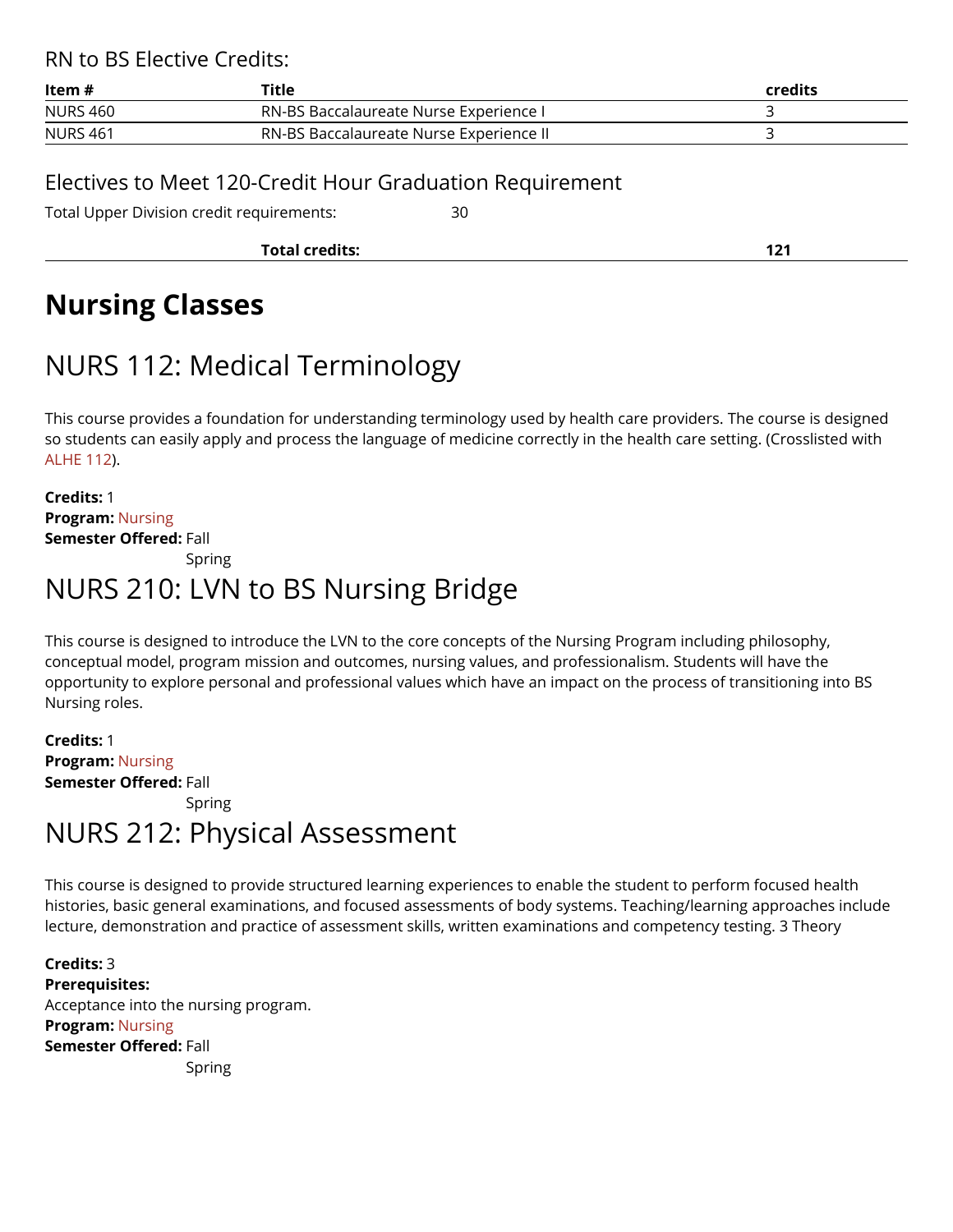## NURS 221: Fundamentals of Nursing

This course is designed to introduce fundamental concepts of nursing with emphasis on patient safety and quality care. The student acquires basic nursing skills to implement nursing care for adult patients. Course content includes the implementation of effective communication skills with patients and nursing staff, recognition of professional role of the Christian nurse, and application of the nursing process to meet basic human needs. 4 Theory 2 Clinical/Lab

### **Credits:** 6 **Prerequisites:**  Acceptance into the nursing program **Program:** [Nursing](https://catalog.swau.edu/nursing)  **Semester Offered:** Fall Spring

## NURS 227: Gerontological Nursing

This course is designed to examine the process of physical, psychological, spiritual, and sociocultural aspects of aging. The focus is on the unique health and nursing needs of older adults in providing patient-centered care. Emphasis will be on supporting healthy aging and wellness, health promotion, and disease/disability prevention based on current evidencebased practices.

**Credits:** 3 **Prerequisites:**  Acceptance into the Nursing Program **Program:** [Nursing](https://catalog.swau.edu/nursing)  **Semester Offered:** Fall Spring

### NURS 302: RN-BS Professional Development

This course explores professional values in the context of nursing practice. This exploration focuses on critical elements necessary for a culture of excellence in nursing care delivery. Emphasis is on the use of evidence-based professional concepts in support of health promotion and wholistic nursing practice. Must be taken as a first course in the RN to BS program sequence.

Online only.

**Credits:** 1 **Prerequisites:**  Must be taken as a first course in the RN to BS program. **Program:** [Nursing](https://catalog.swau.edu/nursing)  **Semester Offered:** Fall, Spring Summer

### NURS 312: RN-BS Health Assessment

This course is designed to enhance the RN to BS student's ability to perform comprehensive and focused health assessments relevant to the client' healthcare needs. Emphasis is on the professional nurse's role in assessment for health promotion, illness and injury prevention, and mitigation of acute and chronic healthcare concerns.

Online only.

**Credits:** 3 **Prerequisites:**  Consent of instructor.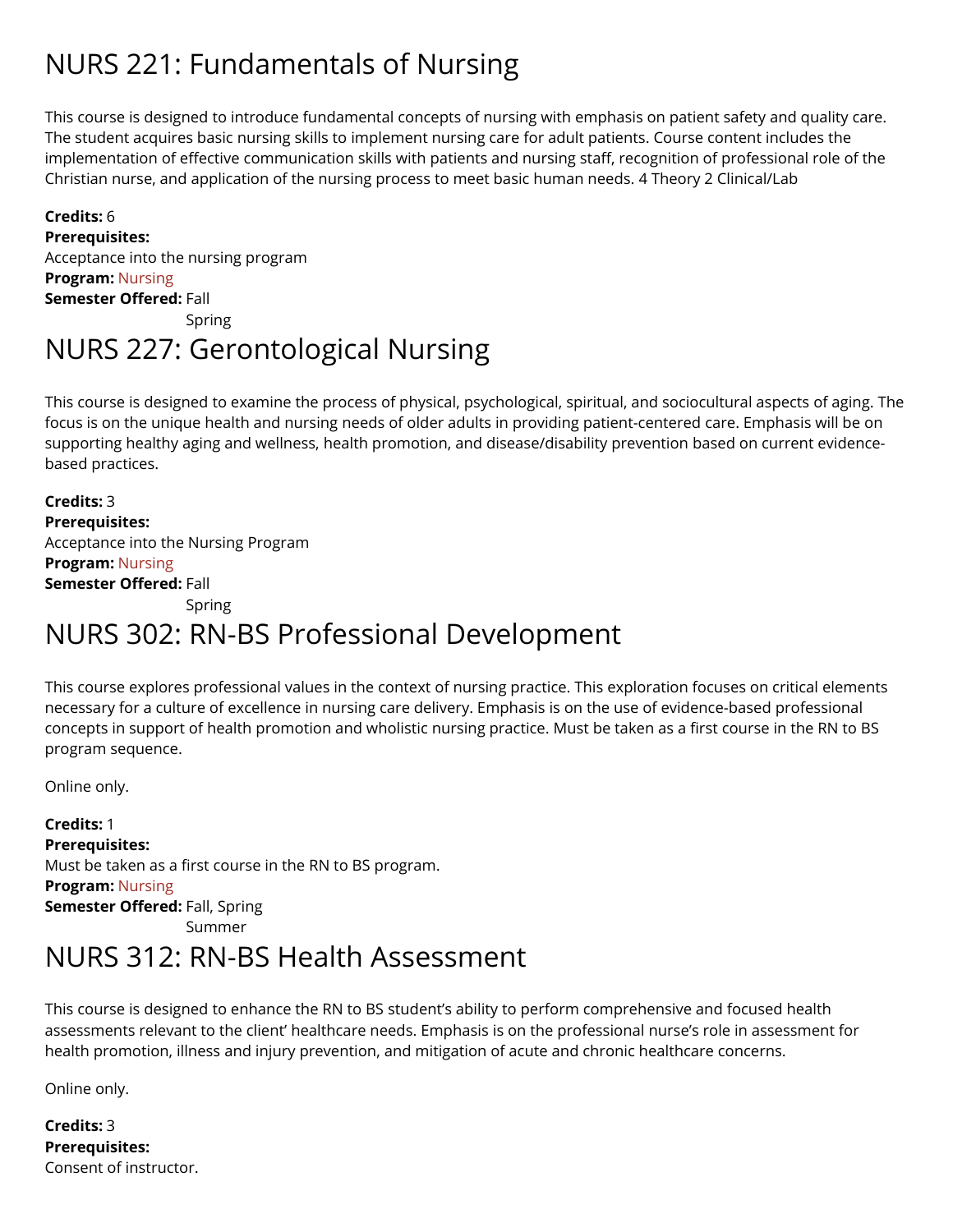### **Program:** [Nursing](https://catalog.swau.edu/nursing)  **Semester Offered:** Fall NURS 313: Pathophysiology

This course is designed to provide basic concepts to gain understanding of the pathophysiology of common diseases. Physiological changes from pathophysiological processes are explored within the framework of body systems. Alterations resulting from normal aging and some diseases common to children are also integrated into this course. 3 Theory

**Credits:** 3 **Prerequisites:**  All 200 level nursing courses or permission of instructor **Program:** [Nursing](https://catalog.swau.edu/nursing)  **Semester Offered:** Fall

Spring

## NURS 314: Medical Surgical Nursing I for LVN

This course is designed to provide opportunities for the LVN to BS Nursing students to apply the nursing process in providing evidence-based interventions to individuals with common nursing care needs in acute care settings. Emphasis is on health promotion, risk reduction, disease prevention, and intervention to patients with acute health problems. Concepts of nutrition, communication, diversity, spirituality, gerontology, and pharmacology are integrated throughout the course.

**Credits:** 3 **Prerequisites:**  [NURS 212](https://catalog.swau.edu/nursing/nurs-212)  Acceptance into LVN to BS Nursing program **Program:** [Nursing](https://catalog.swau.edu/nursing)  **Semester Offered:** Fall Spring

## NURS 315: Medical Surgical Nursing I

The student will apply the nursing process in providing evidence-based interventions to individuals with common nursing care needs in acute care settings. Emphasis is on health promotion, risk reduction, disease prevention and intervention to patients with acute health problems. Concepts of nutrition, communication human diversity, spirituality, gerontology and pharmacology are integrated throughout the course. 3 Theory, 2 Clinical/ Lab

**Credits:** 5 **Prerequisites:**  [NURS 212](https://catalog.swau.edu/nursing/nurs-212)  [NURS 221](https://catalog.swau.edu/nursing/nurs-221)  **Program:** [Nursing](https://catalog.swau.edu/nursing)  **Semester Offered:** Fall Spring

### NURS 316: RN-BS Gerontological Nursing

This course explores the process of aging from a whole-person perspective, including consideration of the older adults' unique physical, mental, spiritual, and sociocultural needs. This exploration considers political, legal, social, economic, ethical, and end-of-life influences. Emphasis is on the application of evidence-based practice concepts that support individualized healthy aging.

Online only.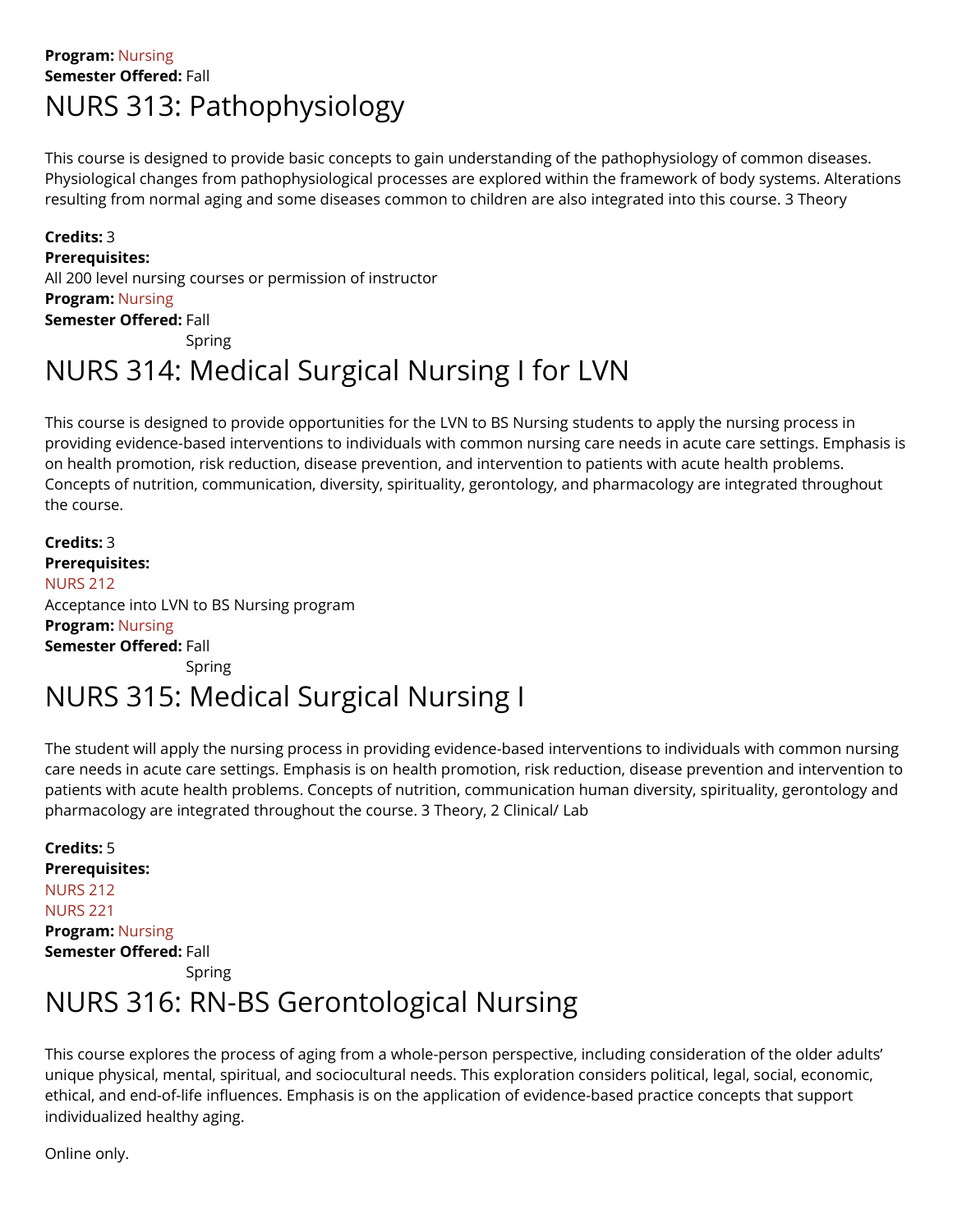### **Credits:** 2 **Prerequisites:**  Consent of instructor. **Program:** [Nursing](https://catalog.swau.edu/nursing)  **Semester Offered:** Fall NURS 317: Pharmacology

This course is designed to introduce the nursing student to the pharmacodynamic, pharmacokinetic, and pharmacotherapeutic aspects of nursing. The course will focus on the indications for, applications of, and identification of basic principles, of major drug classifications associated with the treatment of various illnesses. 3 Theory

**Credits:** 3 **Prerequisites:**  All 200 level nursing courses **Program:** [Nursing](https://catalog.swau.edu/nursing)  **Semester Offered:** Fall Spring

## NURS 318: Child Health Nursing

This course applies the nursing process to the nursing of children and their families with continued emphasis on growth and development, prevention, and treatment of illness in the hospital and community. Complex health problems of children are examined including congenital and acquired conditions. 3 Theory, 1 Clinical/Lab

**Credits:** 4 **Prerequisites:**  All 200 nursing courses, NURS 313, NURS 314 or NURS315, and NURS 317 **Program:** [Nursing](https://catalog.swau.edu/nursing)  **Semester Offered:** Fall Spring

## NURS 321: Evidence Based Practice

This course has an emphasis on developing beginning competencies in appraising research for the purpose of constructing a scientific knowledge base for nursing practice. The process of developing clinical questions for evidencebased practice is examined and an evidence-based project is implemented.

**Credits:** 3 **Prerequisites:**  [MATH 141](https://catalog.swau.edu/mathematics/math-141)  All 200 level nursing courses, or permission of the instructor. **Program:** [Nursing](https://catalog.swau.edu/nursing)  **Semester Offered:** Fall Spring

### NURS 331: RN-BS Evidence-Based Practice

This course emphasizes the development of beginning competencies in appraising research for the purpose of constructing a scientific knowledge base for nursing practice. The process of developing clinically-based questions for evidence-based practice is examined and an evidence-based project is implemented.

Online only.

**Credits:** 3 **Prerequisites:**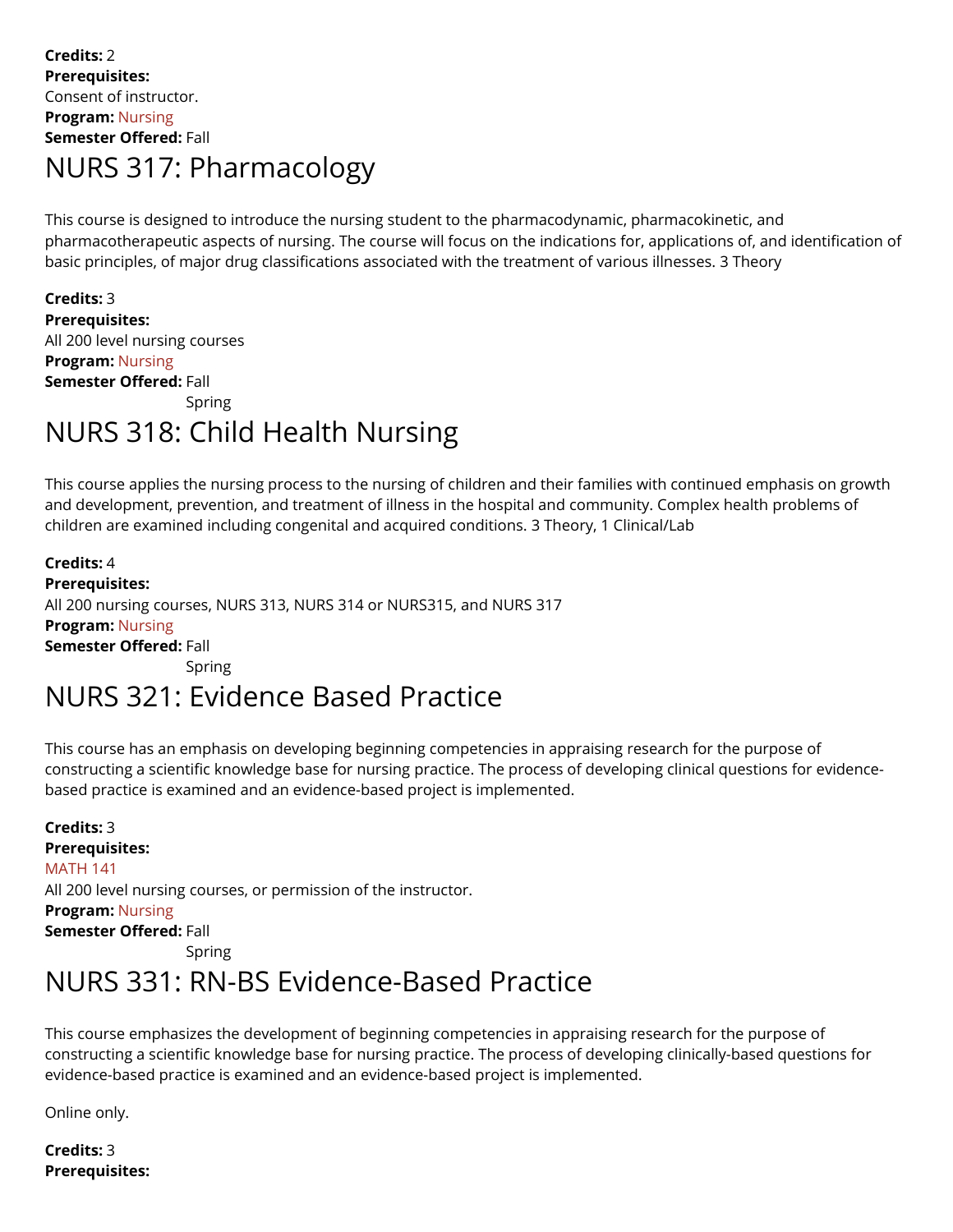### [MATH 141](https://catalog.swau.edu/mathematics/math-141)  Consent of instructor. **Program:** [Nursing](https://catalog.swau.edu/nursing)  **Semester Offered:** Spring NURS 332: RN-BS Pathophysiology/Pharmacology

This course provides an in-depth discussion of the integration of the principles of pharmacology with pathophysiologic conditions. Emphasis is on the role of the professional nurse in administering, monitoring, and evaluating the therapeutic efficacy of pharmacologic agents in selected pathological processes.

Online Only

**Credits:** 4 **Prerequisites:**  Consent of instructor. **Program:** [Nursing](https://catalog.swau.edu/nursing)  **Semester Offered:** Fall NURS 335: Medical Surgical Nursing II

The student will build on concepts introduced in Fundamentals, Medical/Surgical Nursing I, Physical Assessment, Pathophysiology, and Pharmacology. Application of the nursing process and standards of medical and surgical nursing will be integrated into theory and practice. Emphasis is on care of patients with acute health care problems requiring individualized care and learning needs. The student will apply professional roles in the provision of care within progressively complex situations. 3 Theory 2 Clinical/Lab

**Credits:** 5 **Prerequisites:**  All 200 level nursing courses, NURS 313, NURS 314 or NURS 315, and NURS 317 **Program:** [Nursing](https://catalog.swau.edu/nursing)  **Semester Offered:** Fall Spring NURS 406: RN-BS Leadership & Management in Nursing

This course integrates leadership and management theories and concepts relevant to a Christian perspective on professional nursing, considering legal, ethical, moral, and sociocultural factors influencing healthcare practice. Focus is on topics germane to professional responsibilities in unit, organization, community, and societal settings.

Online Only

**Credits:** 3 **Prerequisites:**  For the RN to BS Nursing Student, or permission of the instructor. **Program:** [Nursing](https://catalog.swau.edu/nursing)  **Semester Offered:** Spring NURS 410: Disaster Readiness & Prevention

This course focuses on emergency preparedness and disaster management. Emphasis is on completing requirements to become a Disaster Health Services responder of the American Red Cross. Additional content includes first responder principles for administering aid for victims of disaster-related incidents, including civilian response to active threats. Experiential learning activities will be utilized to enhance the application of course content.

**Credits:** 1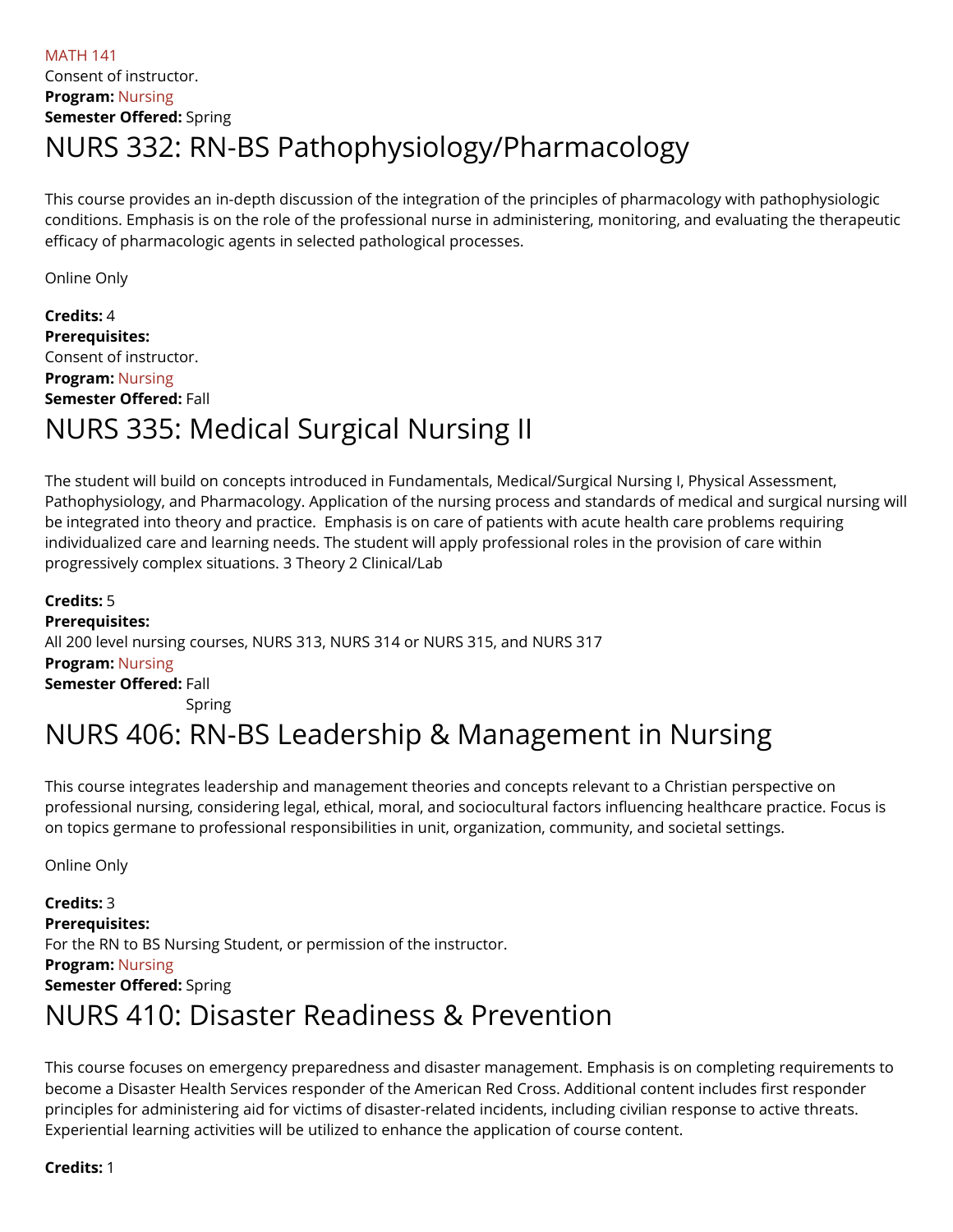**Prerequisites:**  All 200 and 300 level nursing courses, or permission of the instructor **Program:** [Nursing](https://catalog.swau.edu/nursing)  **Semester Offered:** Fall

Spring

## NURS 416: Medical Surgical Nursing III

The student will build on concepts introduced in prior Medical/Surgical courses. Further application of the nursing process will be integrated into theory and practice. Content is selected to increase breadth and depth in advanced medical/ surgical nursing. Technical skills will be developed focusing on acutely ill patients including critical care. Application of professional roles in the provision of care in progressively complex situations. Concepts of whole-person wellness, clinical judgment, evidence-based practice, patient-centered care, safety, clinical reasoning, and team/ collaboration will be applied. 3 Theory, 1 Clinical/Lab

**Credits:** 4 **Prerequisites:**  All 200 and 300 level nursing courses **Program:** [Nursing](https://catalog.swau.edu/nursing)  **Semester Offered:** Fall Spring

## NURS 417: Mental Health Nursing

This course is designed for the student to learn and demonstrate evidence-based, patient-centered psychiatric care for adults and adolescents in a variety of mental health settings. Opportunities are provided for students to increase competencies in clinical reasoning, building therapeutic relationships, interprofessional collaborative communication, professional self-awareness, and legal-ethical issues patient care and patient safety in mental health nursing. 3 Theory 1 Clinical/Lab

**Credits:** 4 **Prerequisites:**  All 200 and 300 nursing courses **Program:** [Nursing](https://catalog.swau.edu/nursing)  **Semester Offered:** Fall Spring

### NURS 418: Maternal-Newborn Nursing

This course builds on the concepts of previous nursing courses with emphasis on utilizing the nursing process in dealing with women's health, maternity and the newborn. Students will explore the concepts of health promotion, disease prevention, and alterations in health-related to women and the newborn. Emphasis is on whole-person care of childbearing families.

3 Theory 1 Clinical/Lab

**Credits:** 4 **Prerequisites:**  All 200 and 300 level nursing courses **Program:** [Nursing](https://catalog.swau.edu/nursing)  **Semester Offered:** Fall Spring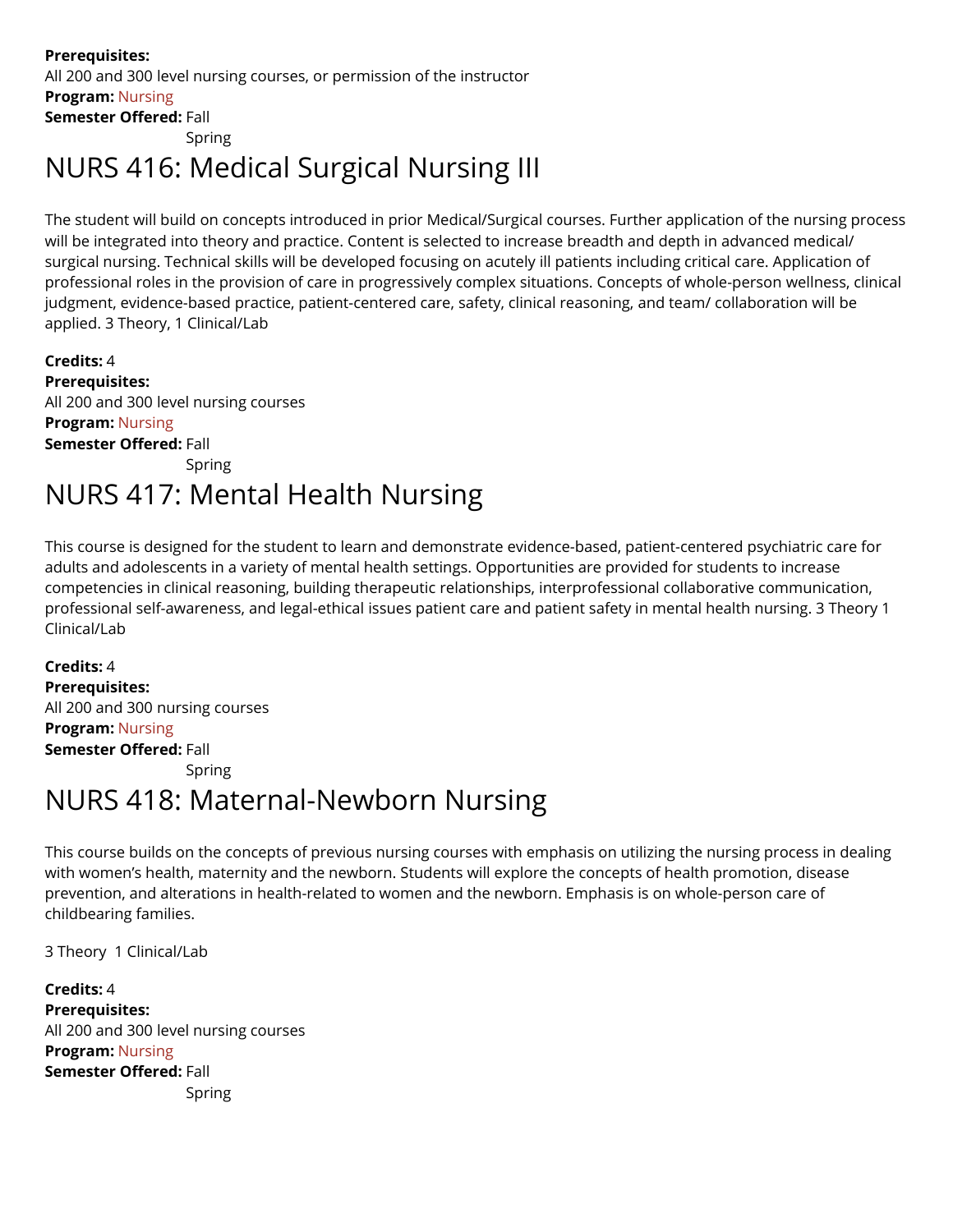## NURS 420: Medical Surgical Nursing IV

The student will build on concepts introduced in previous nursing courses. The course will integrate standards of Medical-Surgical nursing, and the American Association of Critical Care Nurses (AACN). Content is selected to increase breadth and depth in medical surgical nursing with integration of community and mental health concepts. Concepts of case management will be integrated into classroom exercises. 2 Theory

### **Credits:** 2 **Prerequisites:**  [NURS 416](https://catalog.swau.edu/nursing/nurs-416)  All 200 and 300 level courses; **Program:** [Nursing](https://catalog.swau.edu/nursing)  NURS 426: Nursing Leadership

This course is designed to provide students with the opportunity to integrate professional nursing concepts and exemplars within professional nursing roles. Current leadership, management, and professional development principles are examined as related to the profession of nursing. Students will engage in activities that contribute to the development of leadership competencies.

**Credits:** 3 **Prerequisites:**  All 200 and 300 level nursing courses **Program:** [Nursing](https://catalog.swau.edu/nursing)  **Semester Offered:** Fall Spring

### NURS 434: Population Health

This course is designed to provide an introduction to population health. Emphasis is placed on whole-person wellness, the determinants of health, and interprofessional collaboration. Content includes clinical reasoning as it relates to the identification of client and population risk, risk reduction, disease prevention, and health promotion in a variety of settings across the lifespan. Students will participate in community-based healthcare sites to acquire clinical hours. 2 Theory, 1 Clinical/lLab

**Credits:** 3 **Prerequisites:**  [MATH 141](https://catalog.swau.edu/mathematics/math-141)  All 300 level nursing courses, or permission of the instructor **Program:** [Nursing](https://catalog.swau.edu/nursing)  **Semester Offered:** Spring NURS 436: RN-BS Health Care Policies and Economics

This course provides an overview of the policy and economic factors affecting healthcare delivery. Emphasis is on awareness of healthcare disparities, and the role of professional nurses in influencing policy decisions at local, state, regional, and national levels.

Online Only

**Credits:** 3 **Prerequisites:**  For the RN to BS Nursing Student, or permission of the instructor. **Program:** [Nursing](https://catalog.swau.edu/nursing)  **Semester Offered:** Summer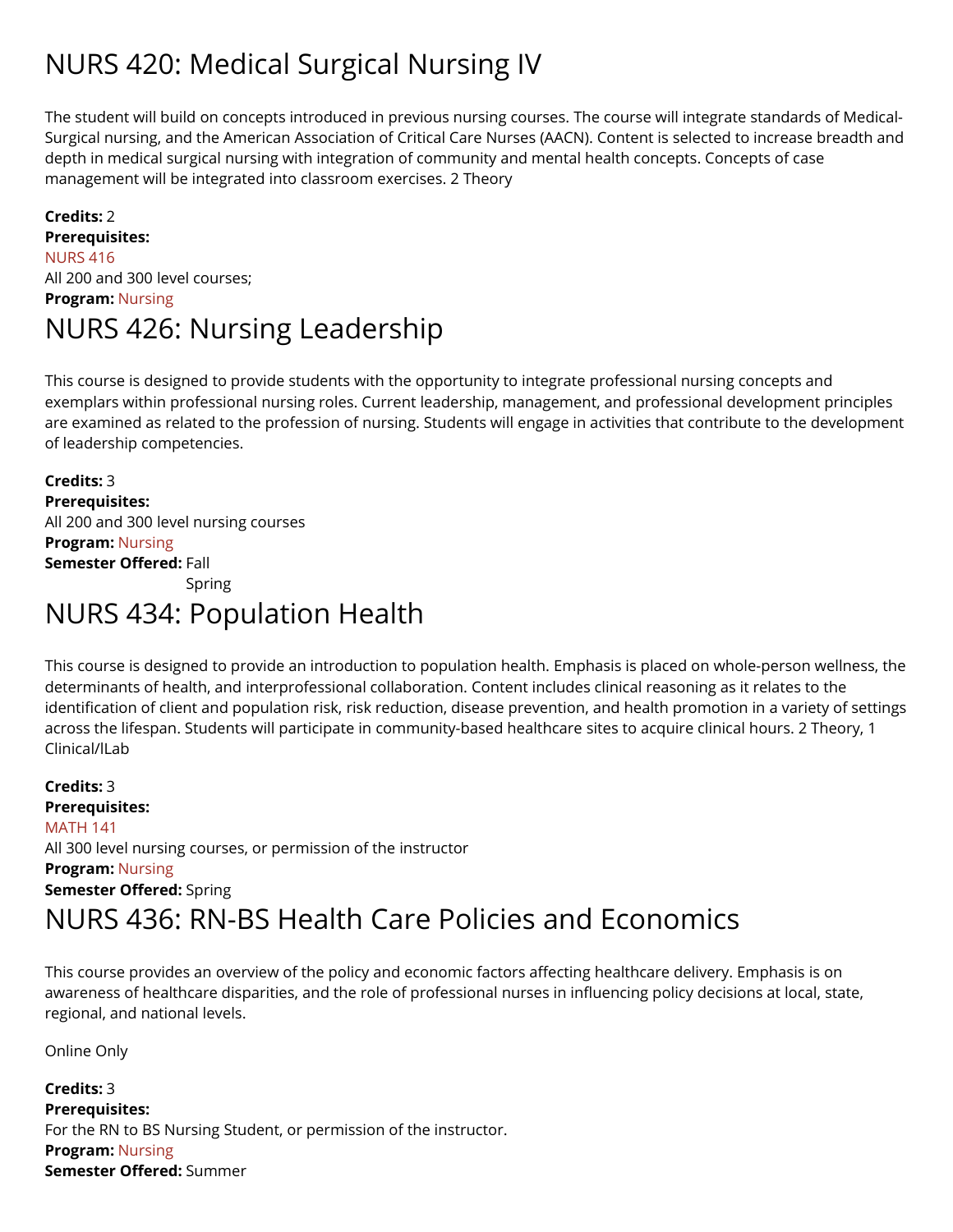## NURS 444: RN-BS Population Health

This course introduces population health concepts. Emphasis is on health promotion, risk reduction, and disease prevention in the context of whole-person wellness. Interprofessional collaboration and focus on the social and environmental determinants of health provide the framework for addressing community-level assessment and intervention applications. Students will participate in a service-oriented community project with health care providers.

2 Theory, 1 Clinical/Lab

Online Only

**Credits:** 3 **Prerequisites:**  For the RN to BS Nursing Student, or permission of the instructor. **Program:** [Nursing](https://catalog.swau.edu/nursing)  **Semester Offered:** Summer NURS 450: Nursing Capstone

This course must be taken during the final semester of the BS Nursing program. Professional nursing concepts and care skills are integrated through an extended, precepted clinical experience in one healthcare facility. Additional learning experience will focus on the synthesis and reflection of knowledge through the completion of the e-portfolio, clinical journals, and post-clinical experience debriefing. Structured guidance is provided for completion of NCLEX preparation.

2 Theory, 2 Clinical/Lab

**Credits:** 4 **Program:** [Nursing](https://catalog.swau.edu/nursing)  **Semester Offered:** Fall Spring

### NURS 460: RN-BS Baccalaureate Nurse Experience I

This course focuses the RN-BS student on integration of new knowledge gained in RN-BS courses with career-related clinical practice. A portfolio is developed demonstrating application of knowledge from at least three (3) RN-BS courses to professional nursing practice. 3 Credits (2 Theory, 1 Clinical).

**Credits:** 3 **Prerequisites:**  Consent of instructor. **Program:** [Nursing](https://catalog.swau.edu/nursing)  NURS 461: RN-BS Baccalaureate Nurse Experience II

This course focuses on the RN-BS student on the integration of new knowledge gained in RN-BS courses with careerrelated clinical practice. A portfolio is developed demonstrating continued growth beyond NURS 460 in the application of knowledge to professional nursing practice. 3 Credits (2 Theory, 1 Clinical).

**Credits:** 3 **Prerequisites:**  Consent of instructor. **Program:** [Nursing](https://catalog.swau.edu/nursing)